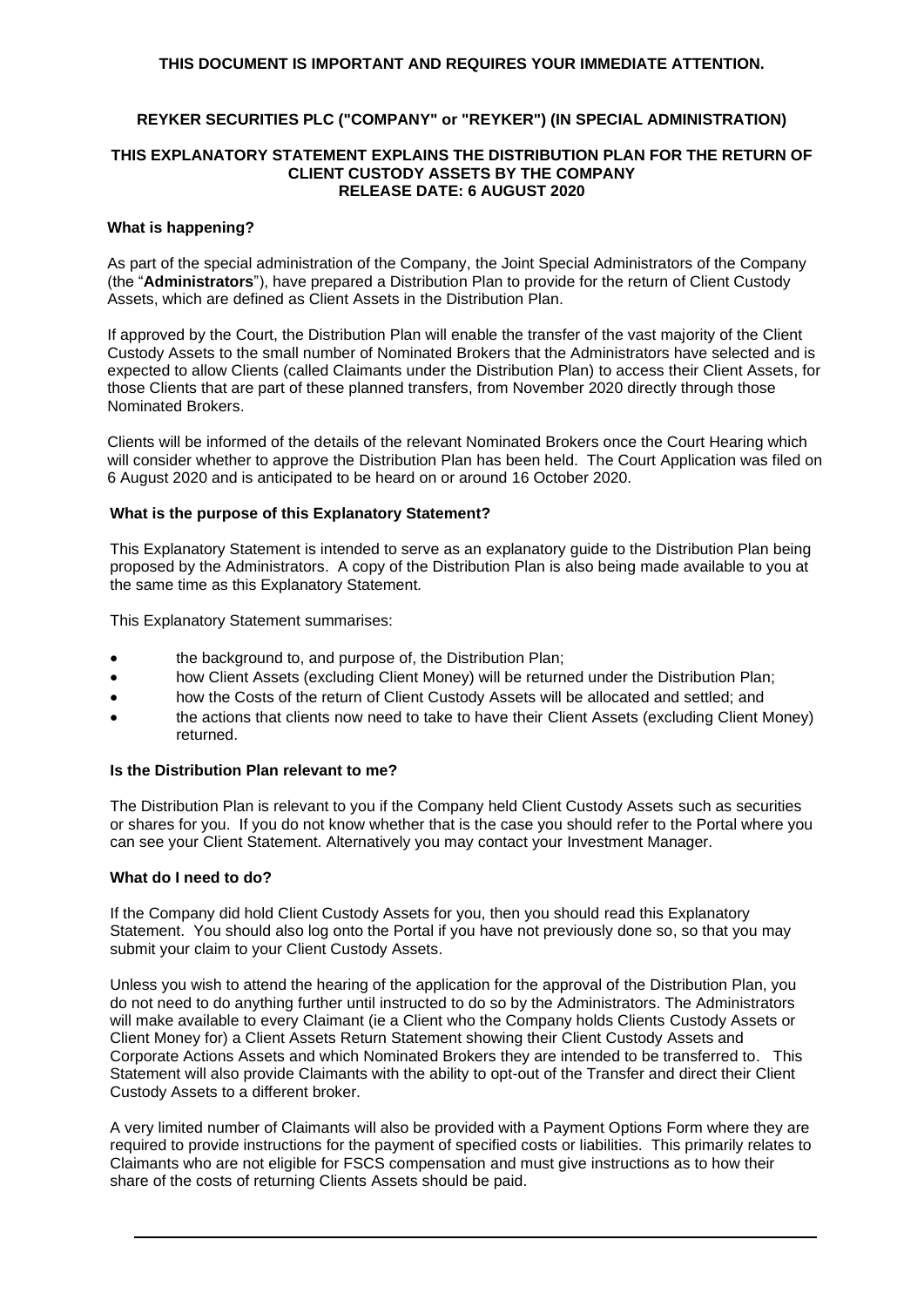# **IMPORTANT NOTICE**

#### **What is on this page?**

#### This page contains important information about the Explanatory Statement

This Explanatory Statement has been prepared by the Administrators and their advisers. It has also been reviewed by the Creditors' Committee of the Company, which includes the FSCS and where the FCA sits as an observer.

The Explanatory Statement is intended to be read in conjunction with the Distribution Plan. This is because, although it is designed to assist Clients in understanding the purpose and effect of the Distribution Plan, it is only the Distribution Plan which will be submitted to the Court for its approval and only the Distribution Plan will have legal effect (if and once approved by the Court).

The copy of the Distribution Plan which is being made available to Clients at this time has not yet been approved by the Court and therefore does not yet have any legal effect.

Unless otherwise indicated, words beginning with capital letters are definitions used in the Distribution Plan. A glossary of defined terms used in this Explanatory Statement is provided in clause 1 of the Distribution Plan.

In preparing this Explanatory Statement the Administrators have relied upon their own investigations and information obtained from the Company's books and records. Unless otherwise indicated, the statements, opinions and information contained in this document are made as at the date of this document and reflect the circumstances existing and the information which the Administrators are aware of at the time of producing this Explanatory Statement.

None of the Administrators or their firms, members, partners, directors, officers, employees, agents, advisors or representatives has authorised any person to make any representations concerning the Distribution Plan which are inconsistent with the statements contained in this Explanatory Statement and if any such representations are made they should not be relied upon.

Nothing in this Explanatory Statement is intended to constitute legal, tax, financial or other professional advice given to Clients. **Clients should take advice from their own professional advisers before taking any action in connection with the Distribution Plan.**

**You are encouraged to read and consider the Distribution Plan, this Explanatory Statement and any other communications you have received from the Administrators and, if necessary, seek professional advice as to their terms and their legal, tax and financial implications for you.**

**If you require more information or have any queries, please either:**

- *1. visit the Website -* **<https://smithandwilliamson.com/reyker-securities-plc>***;*
- *2. phone the Reyker client services team on 0800 048 9512;*
- *3. email the Reyker client services team at [clientservices@reyker.com;](mailto:clientservices@reyker.com) or*
- *4 contact the Reyker client services team in writing at 25 Moorgate, London, EC2R 6AY.*

**If contacting the Reyker client services team, please be mindful of the volume of calls and emails potentially being received by the team in a relatively short period of time following the issue of the Distribution Plan and this Explanatory Statement.**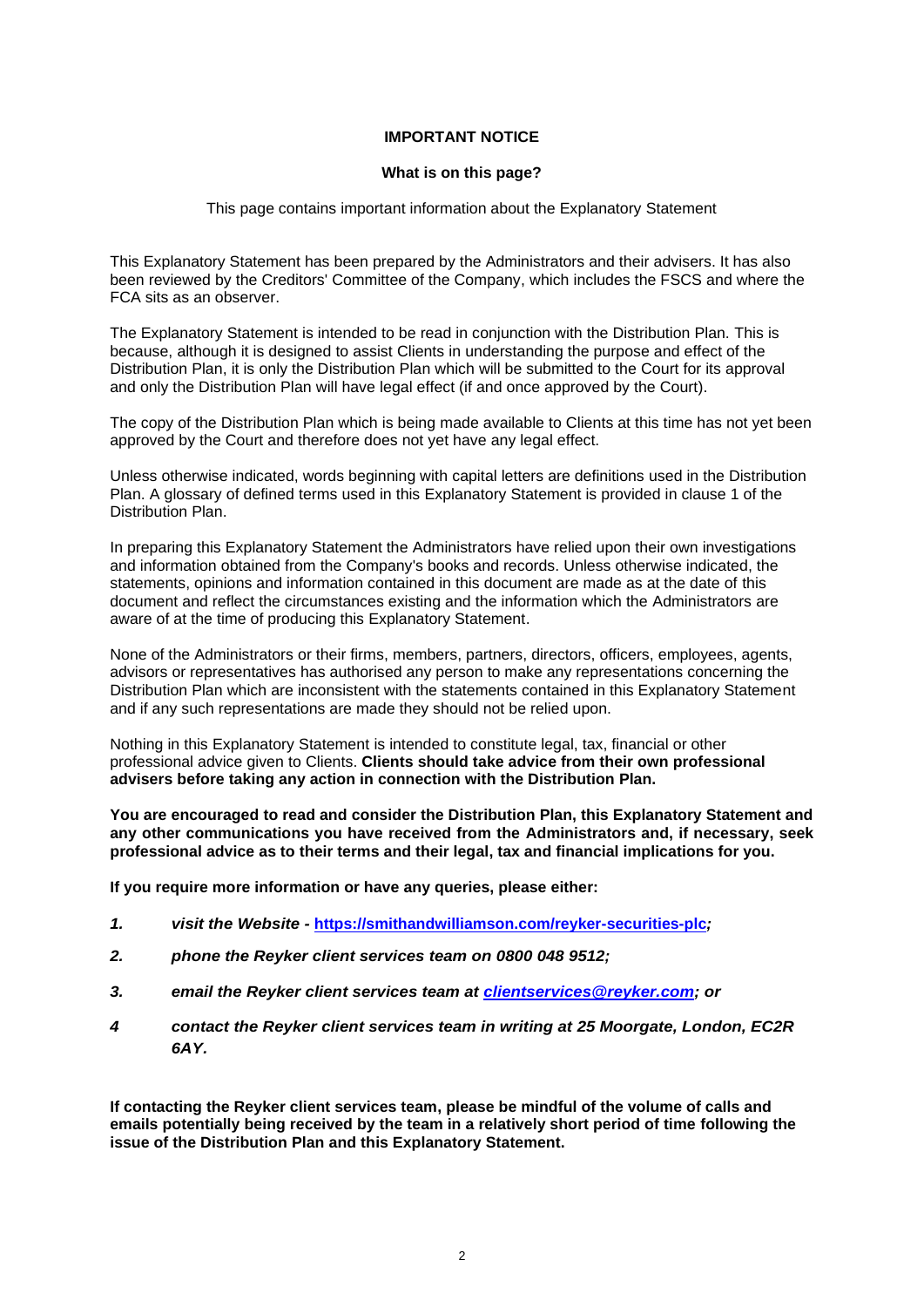## **THIS DOCUMENT IS IMPORTANT AND REQUIRES YOUR IMMEDIATE ATTENTION.**



*This diagram explains at a high level the steps which Clients will be required to take in relation to the transfer of Client Custody*  Assets *(including Corporate Action Assets) and are not intended to be exhaustive. This is a summary of how the majority of Client Custody Assets will be transferred.*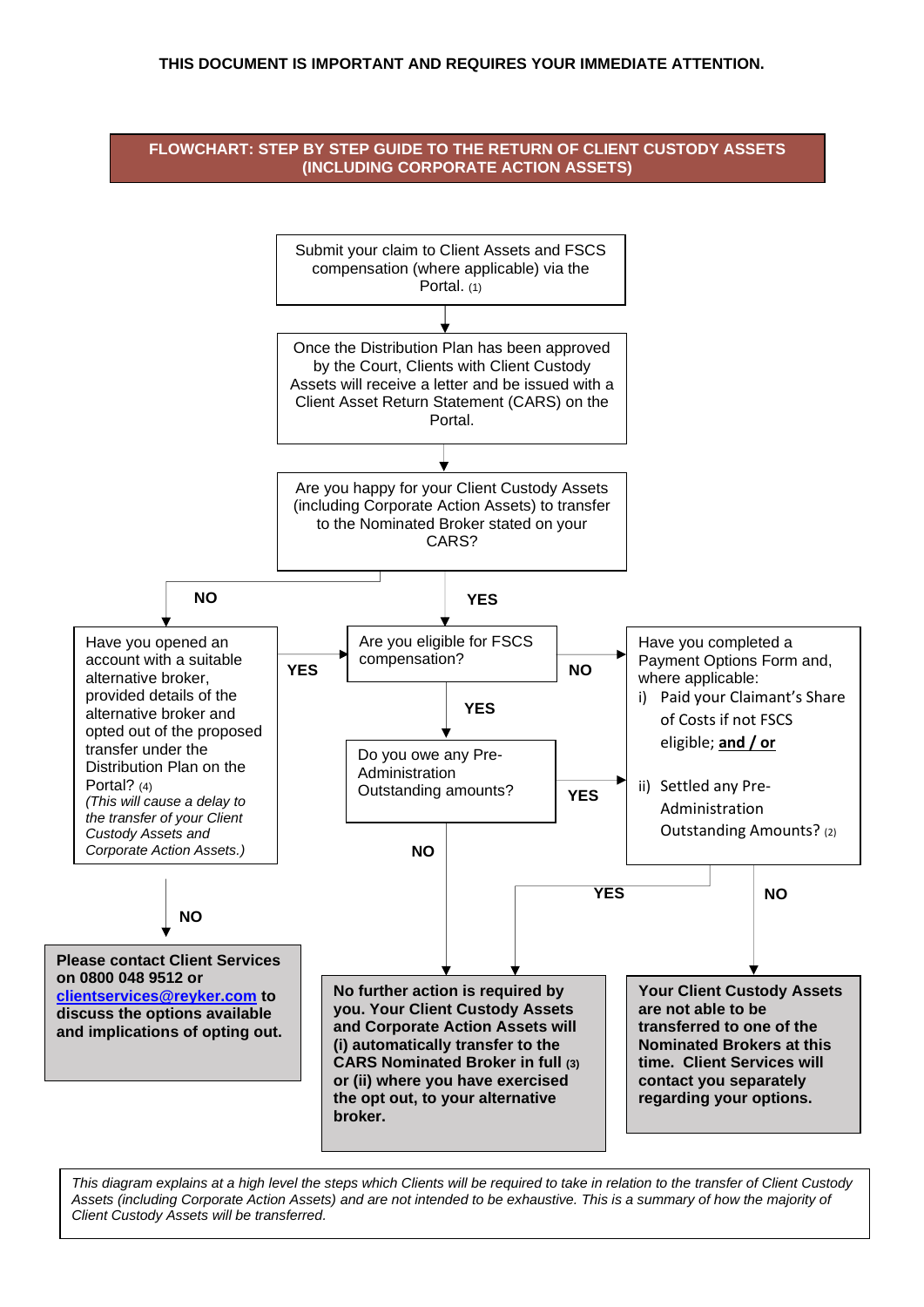#### **Notes**

Capitalised terms within this document are as defined within the JSAs' glossary of key terms which is available at <https://smithandwilliamson.com/reyker-securities-plc/>

- (1) All Clients are asked to submit a claim to Client Assets and apply for FSCS compensation via the Portal in the first instance:
	- a. Clients with Client Assets (i.e. Client Money and Client Custody Assets) with a total value of less than £85,000 (as valued at 8 October 2019) are automatically treated by the FSCS as if they have submitted a claim for compensation to the FSCS and, therefore, these Clients do not have to complete anything in this regard when submitting their claim;
	- b. Clients with Client Assets with a total value of equal to or greater than £85,000 (as valued at 8 October 2019) will not be treated as having automatically claimed compensation from the FSCS. Such Clients are asked as part of the online claims process to confirm whether they wish to submit a claim for FSCS compensation or not (if not already done so). If you do not confirm you wish to receive FSCS compensation, you will have to pay for your share of the costs before your Client Custody Assets can be distributed or transferred.
- (2) If you are required to settle any amounts due to the Company (which may be in respect of your Claimant's Share of Costs for the return of Client Custody Assets or, alternatively, a Pre-Administration Outstanding Amount, the JSAs will notify you in writing of the options available and request that you complete a Payment Options Form via the Portal. A transfer of Client Custody Assets to a Nominated Broker or an alternative broker will be delayed until such amounts are paid in full.
- (3) Certain Client Custody Assets may be excluded from the transfer, such as Tainted or Non-Returnable Client Assets in accordance with the terms of the Distribution Plan.
- (4) Should you wish to opt out of the transfer to one of the Nominated Brokers under the Distribution Plan you will be required to notify the JSAs via the Portal. Further details will be provided in writing once the Distribution Plan has been approved by the Court. Please note, any Clients that choose to opt out will need to have selected and opened a new account (if not already done so) with an alternative broker and will experience a delay in the transfer of their Client Custody Assets (including Corporate Action Assets) as the bulk transfers of Client Custody Assets to the JSAs' Nominated Brokers will be completed as a priority in the interests of all Clients generally.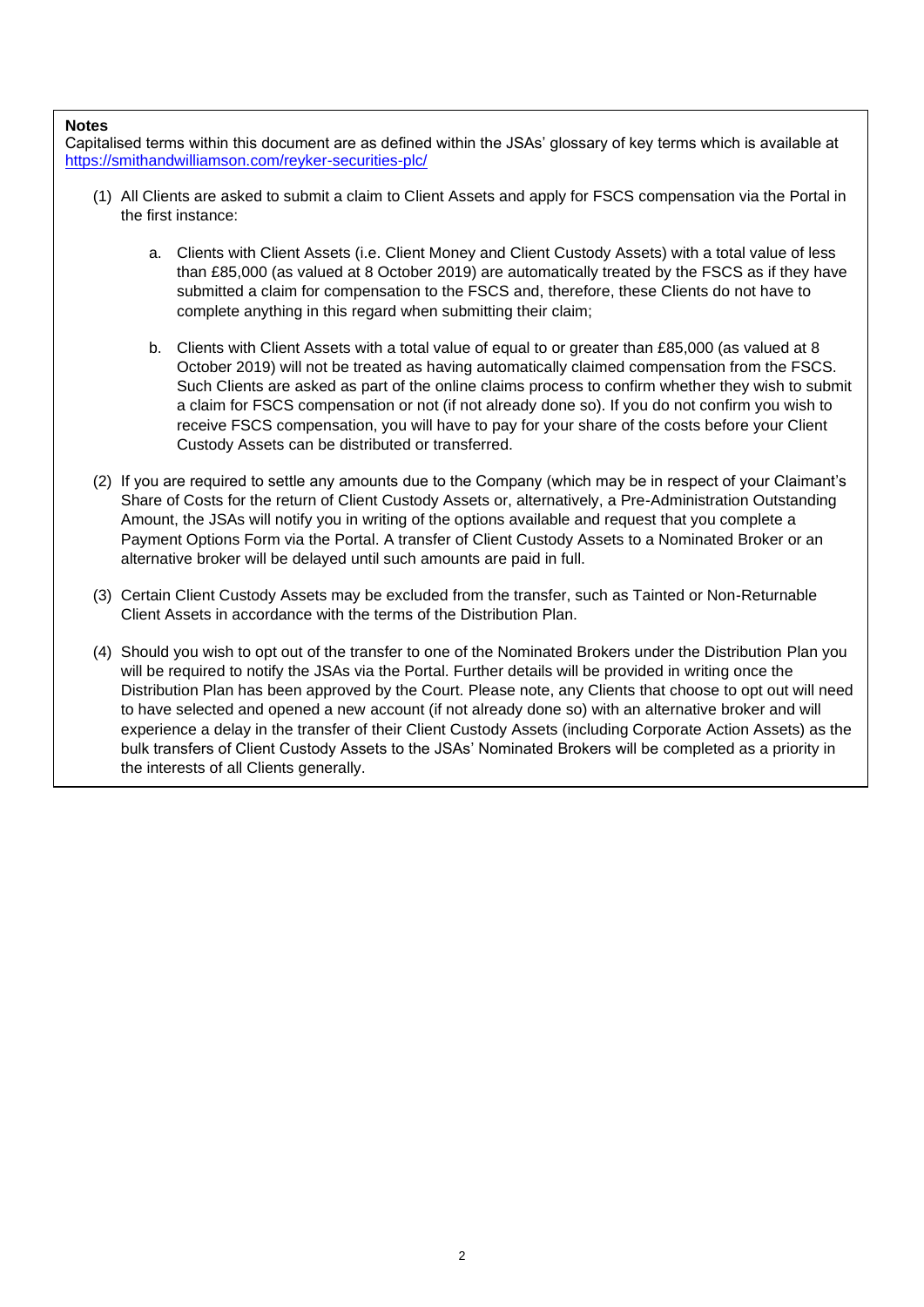### **1 WHAT DOES THE DISTRIBUTION PLAN DO AND WHEN CAN ASSETS BE RETURNED?**

- 1.1 The Distribution Plan has been prepared by the Administrators to enable the return of Client Assets held by the Company as soon as reasonably practicable. Its provisions set out:
	- (a) how the Administrators plan to return Client Assets held by the Company as at 8 October 2019, as well as the proceeds of any Corporate Actions (such as dividends) received by the Company after that date; and
	- (b) how the Costs of this process are to be met.
- 1.2 It is intended that the vast majority of Client Assets will be returned by Transfers to the Nominated Brokers (as set out in paragraph 5 of the Distribution Plan and sections [5](#page-14-0) to [9](#page-16-0) of this Statement).
- 1.3 For those Clients whose Client Assets are not transferred to the Nominated Brokers, including those who specifically request that they are not included within a Transfer, their Client Assets will be returned through a Distribution as set out in Clause 6 of the Distribution Plan and section [10](#page-18-0) of this Statement.

# <span id="page-4-0"></span>**2 WHAT ACTIONS DO YOU NEED TO TAKE IN RELATION TO THE DISTRIBUTION PLAN?**

### **IMPORTANT NOTE: IF YOU ARE IN ANY DOUBT AS TO THE ACTIONS YOU SHOULD TAKE, YOU SHOULD CONSULT WITH THE ADMINISTRATORS AND/OR YOUR PROFESSIONAL ADVISERS WITHOUT DELAY.**

As explained above, you are encouraged to read and consider the Distribution Plan as well as this Explanatory Statement (in addition to any other information from the Administrators about your Client Assets, whether sent directly or notified via the Website).

# 2.1 **The Client Assets Return Statement**

Following approval of the Distribution Plan by the Court, the Administrators will notify Clients, in their Client Assets Return Statement:

- (a) which of their Client Assets will be transferred to a Nominated Broker; and
- (b) the identity of that Nominated Broker.

There are a small number of Clients which have agreements with the Company that require the consent of the Client to be obtained before their Client Assets can be the subject of a Transfer. Clients affected by this issue were notified by a letter dated 24 July 2020 and will be required to provide their consent to any Transfer of their Client Assets.

As soon as reasonably practicable following the Effective Date, the Administrators will issue a Client Assets Return Statement to all Clients by publishing this on the Portal and informing them of its availabitiy in writing. If you would like your Client Assets Return Statement circulated to you by email, please contact [clientservices@reyker.com.](mailto:clientservices@reyker.com)

The Effective Date is the date and time at which the sealed order of the Court approving the Distribution Plan with or without modification has been received by the Administrators.

If any Client Assets are not proposed to be transferred to a Nominated Broker because it has not been possible to identify a Nominated Broker who will receive them, the Administrators will notify Clients in their Client Assets Returns Statement of those Client Assets that will not be transferred.

By completing the relevant sections of the Client Assets Return Statement, Clients will be able to: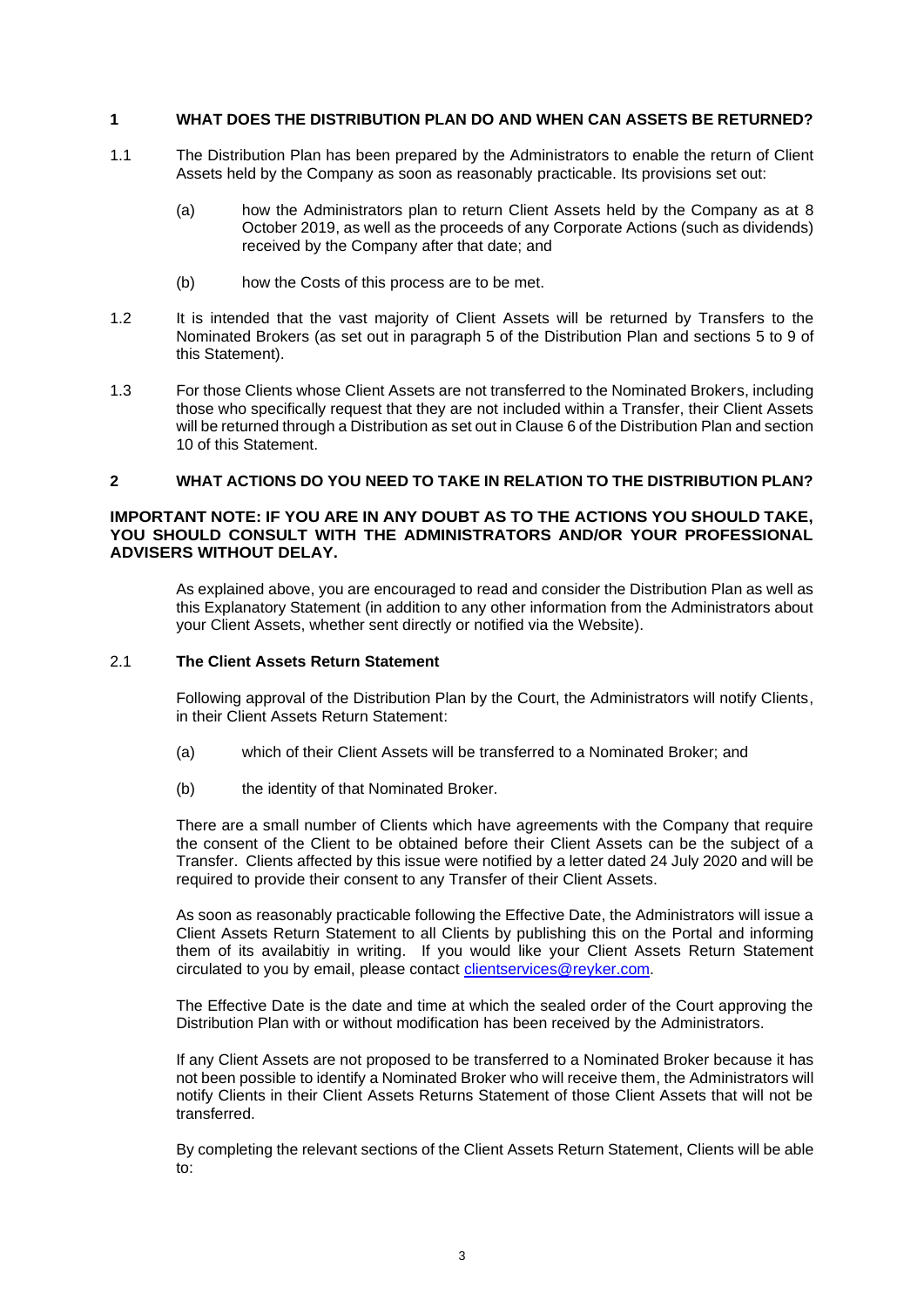- (a) inform the Administators that they do not want some or all of their Client Assets to be included in the Transfer (i.e. an 'opt-out') (see section [9](#page-16-0) below); and
- (b) provide instructions to the Administrators in relation to any Client Assets which are to be returned by a Distribution, rather than a Transfer – this will include any Client Assets the Client has confirmed are to be excluded from a Transfer.

## 2.2 **The Payment Options Form**

A very limited number of Clients will receive a Payment Options Form through the Portal in addition to their Client Assets Return Statement in order that they can provide instructions in relation to how their share of the Costs are to be paid or any sums owed to the Company from before the special administration are to be paid.

If you receive a Payment Options Form, it will contain clear instructions telling you which sections you need to fill in. You will need to complete the Payment Options Form before your Client Assets can be transferred to a Nominated Broker or subject to a Distribution.

See section [2.7](#page-7-0) of this Statement (*Who will be sent a Payment Options Form?*) for further information on which Clients will be sent a Payment Options Form by the Administrators.

## 2.3 **How do I find out what Client Assets are held for me?**

On 6 March 2020, as part of the Soft Bar Date notification, the Administrators informed Clients that a statement showing that Client's holdings of Client Assets (based on their review of the Company's books and records as at 8 October 2019) was available to view on the Portal. Clients were provided with individual login details to access that statement.

In due course, the Administrators will provide all Clients with a Client Assets Return Statement showing that Client's holdings of Client Assets which the Administrators will transfer to the Nominated Brokers or which will be returned through the Distribution.

## 2.4 **What happens if I did not submit my claim before 5pm on 7 April 2020 (the Soft Bar Date)?**

- (a) If your claim was submitted after 7 April 2020 but was subsequently agreed by the Administrators through the Portal (or otherwise) before 22 July 2020, then your Client Assets will be returned through the Distribution Plan in accordance with your Accepted Client Assets Claim.
- (b) Clients who do not submit a claim via the Portal (or otherwise), known as Potential Claimants, or who submit a claim on or after 22 July 2020, may still have their Client Assets transferred to the Nominated Broker if they have met certain conditions (see paragraphs 5.4 and 7 of the Distribution Plan and section [12](#page-22-0) of this Statement). In that case, the Administrators will determine Clients' entitlements to Client Assets based on the Company's books and records.

#### <span id="page-5-0"></span>2.5 **What if I dispute the number of Client Assets the Company says it held for me?**

Any Clients who disputed the entitlements to Client Assets which were shown in their statement prepared by the Administrators and made available to them on the Portal on or after 6 March 2020, were asked to provide the reasons for disputing their claim, including any relevant supporting documentation. If you did not respond to this request, or if your dispute has not been subsequently resolved with the Administrators, please see section [11.1](#page-19-0) of this Statement for further information on how disputes will be treated under the Distribution Plan.

### 2.6 **What should I do if I have already submitted my claim?**

If you indicated in your claim that you: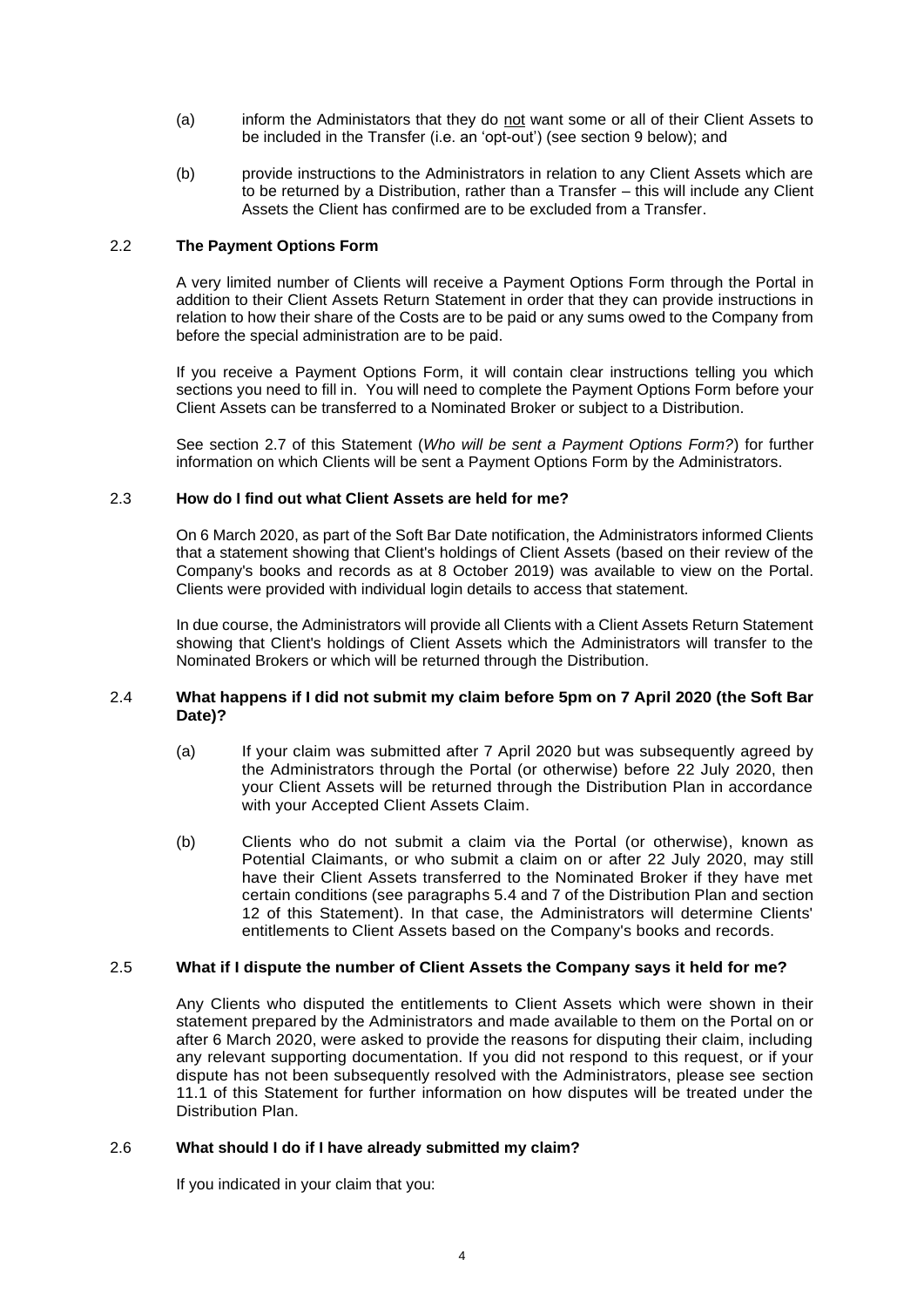- (a) **agree with the statement prepared for you by the Administrators on the Portal** – the Administrators will make a Client Assets Return Statement available to you through the Portal (although a hard copy can be made available if required), which will:
	- (i) detail the type and quantity of Client Assets held by the Company for you;
	- (ii) detail the Corporate Actions Assets held by the Company for you;
	- (iii) confirm which of your Client Assets and Corporate Actions Assets are proposed to Transfer to a Nominated Broker and which, if any, are to be Distributed to a broker of your choice;
	- (iv) state the identity of the Nominated Broker(s) that your Client Assets are to be Transferred to – Clients should note that there may be more than one proposed Nominated Broker depending on what Client Assets are held;
	- (v) confirm what conditions, if any, you are required to meet for the Transfer to happen;
	- (vi) confirm the date that the proposed Transfer to that Nominated Broker is intended to take effect;
	- (vii) contain a right to request that some or all of your Client Assets and Corporate Actions Assets are excluded from a Transfer (the opt-out) and, instead, are Distributed to an alternative broker of your choice;
	- (viii) enable you to provide the Administrators with any instructions that are required from you in respect of any of your Client Assets which will not be Transferred but are to be Distributed to a broker of your choice;
	- (ix) state the amount of your share of Costs, and whether or not you are eligible to receive FSCS compensation which will cover the payment of your share of Costs;
	- (x) state whether you are required to take any further action in relation to the payment of your share of Costs, whether by you or by the FSCS, and what that action is;
	- (xi) inform you whether you owed any contractual debts to the Company before the special administration, and how these debts, which are referred to as "Pre-Administration Outstanding Amounts" under the Distribution Plan are to be paid; and
	- (xii) where as part of the interim distribution of Client Money, you requested that your Client Money was held until it could be distributed to the same Nominated Broker as your Client Assets, you can provide your express consent to the distribution of your Client Money to the Nominated Broker.
- (b) **disagree with the statement prepared for you by the Administrators on the Portal –** as set out in section [2.5](#page-5-0) above, you were asked to provide the reasons for disputing your claim, including any relevant supporting documentation. **If you have not done this you should do so urgently.**

Where you have indicated that you dispute your claim, the Administrators will have already informed you whether or not they agree with you. In circumstances where the Administrators have been unable to agree any part of your claim to Client Assets or are unable to do so, they will provide written reasons for their decision as soon as reasonably practicable, if they have not already done so prior to the Effective Date. You will be entitled to challenge this decision in Court using the process described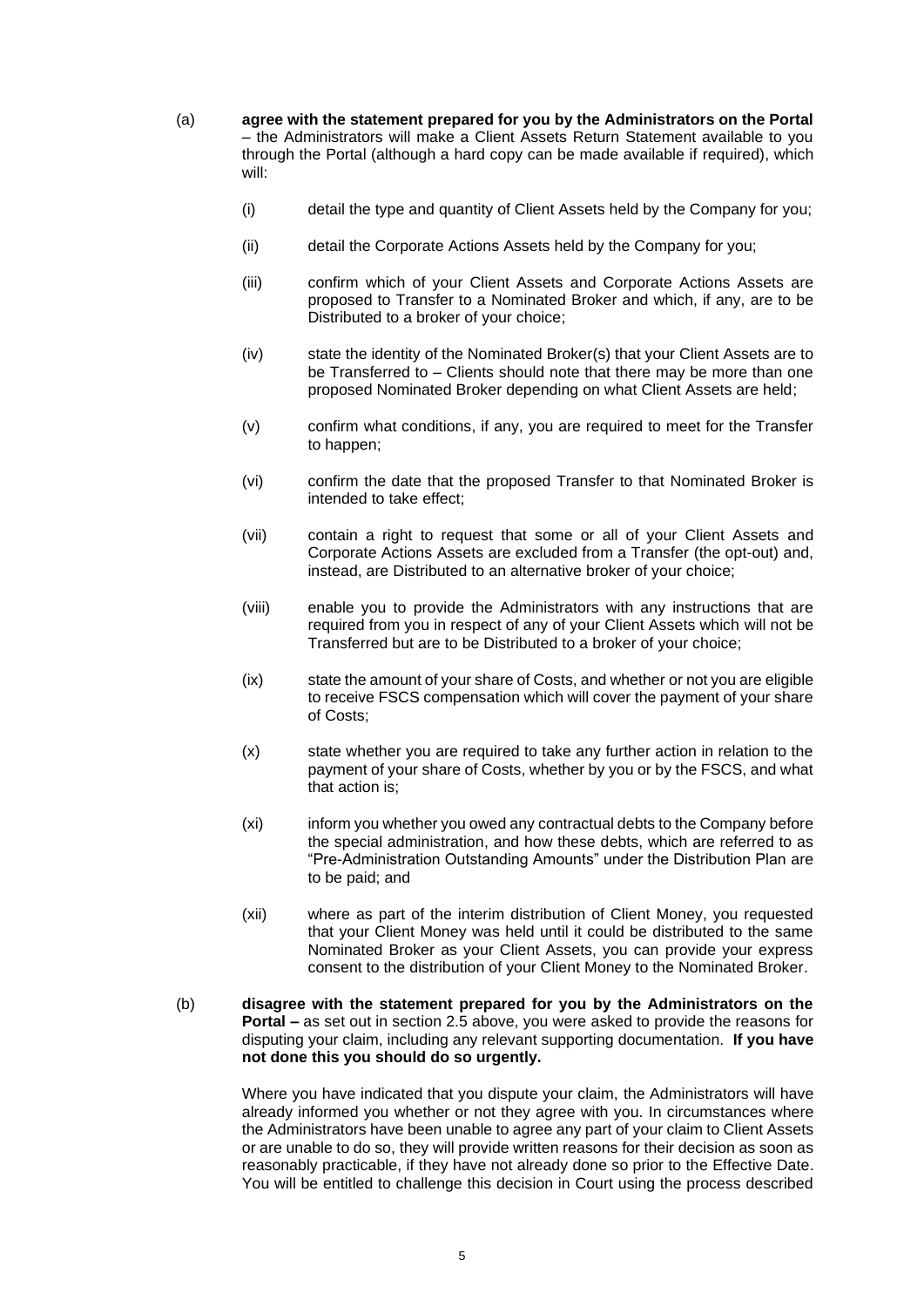in section [11.1](#page-19-0) below where you consider you have grounds to do so. A Court challenge will be at your own cost, unless the Administrators agree or the Court orders otherwise.

## <span id="page-7-0"></span>2.7 **Who will be sent a Payment Options Form?**

The Administrators will provide you with a Payment Options Form through the Portal if:

- (a) you need to take certain actions prior to the date of any Transfer to the Nominated Brokers in order for your Client Assets to be included in that Transfer to the Nominated Broker; or
- (b) you need to take certain actions before your Client Assets can be subject to a Distribution.

The content of this Payment Options Form will be different for each Client.

The Payment Options Form will be issued to the following Clients through the Portal (or, where requested, in hard copy):

- (a) Any FSCS Protected Claimant who has Client Assets and Client Money with an aggregate value of more than £85,000 as at the date the Company entered special administration, and who has not already confirmed via the Portal or otherwise, that they want to receive compensation from the FSCS;
- (b) Any Claimant who is not an FSCS Protected Claimant and who therefore will have to settle their share of Costs personallly;
- (c) Any Claimant who owes a Pre-Administration Outstanding Amount to the Company For further information on your Pre-Administration Outstanding Amount, please see section [17](#page-30-0) of this Statement.

If you receive a Payment Options Form:

- (a) you should complete all of the steps indicated in your Payment Options Form; and
- (b) you should submit or, if received in hard copy, return your Payment Options Form to the Administrators as instructed in the Payment Options Form. **Your Client Assets will not be returned unless and until you have submitted the Payment Options Form.**

## 2.8 **What if I do not receive a Payment Options Form?**

If you:

- (a) are an FSCS Protected Claimant:
	- (i) with Client Assets and Client Money with a value of £85,000 or less; or
	- (ii) with Client Assets and Client Money with a value of more than £85,000, but you have already confirmed you want to receive the benefit of compensation from the FSCS; and
- (b) do not owe any Pre-Administration Outstanding Amounts to the Company; and

the Administrators will not send you a Payment Options Form as no action is required from you to settle any liabilities in order for your Client Assets to be included in the Transfer to a Nominated Broker or to be Distributed. You should simply review the Client Assets described in your Client Assets Return Statement, the details of any Nominated Broker and consider what, if any, instructions you wish to give for the return of your Client Assets.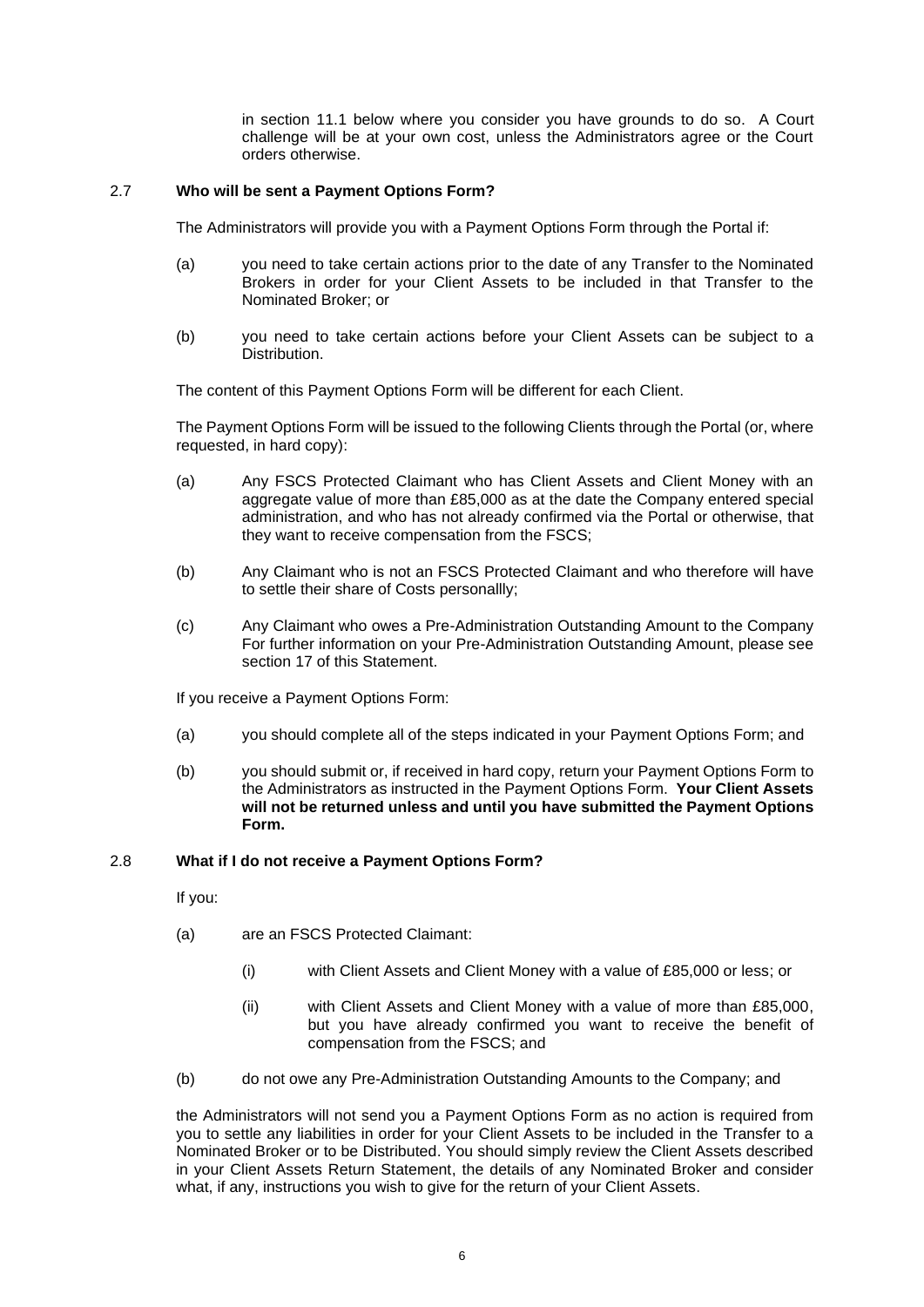If you do not fall into the above category and you have not received a Payment Options Form, you should contact the Administrators as soon as possible using contact details on page 2 of this Statement.

## 2.9 **What if I am sent a Payment Options Form but do not complete it?**

If you are sent a Payment Options Form and fail to complete it then subject to any power the Administrators have to waive any Pre-Administration Outstanding Amount, your Client Assets will not form part of a Transfer or a Distribution at that time. However, you may participate in future Transfers or Distributions, subject to completing the Payment Options Form and meeting these requirements.

In addition, where you have not agreed your claim to Client Assets, Section [12](#page-22-0) of this Statement sets out the potential consequences of this.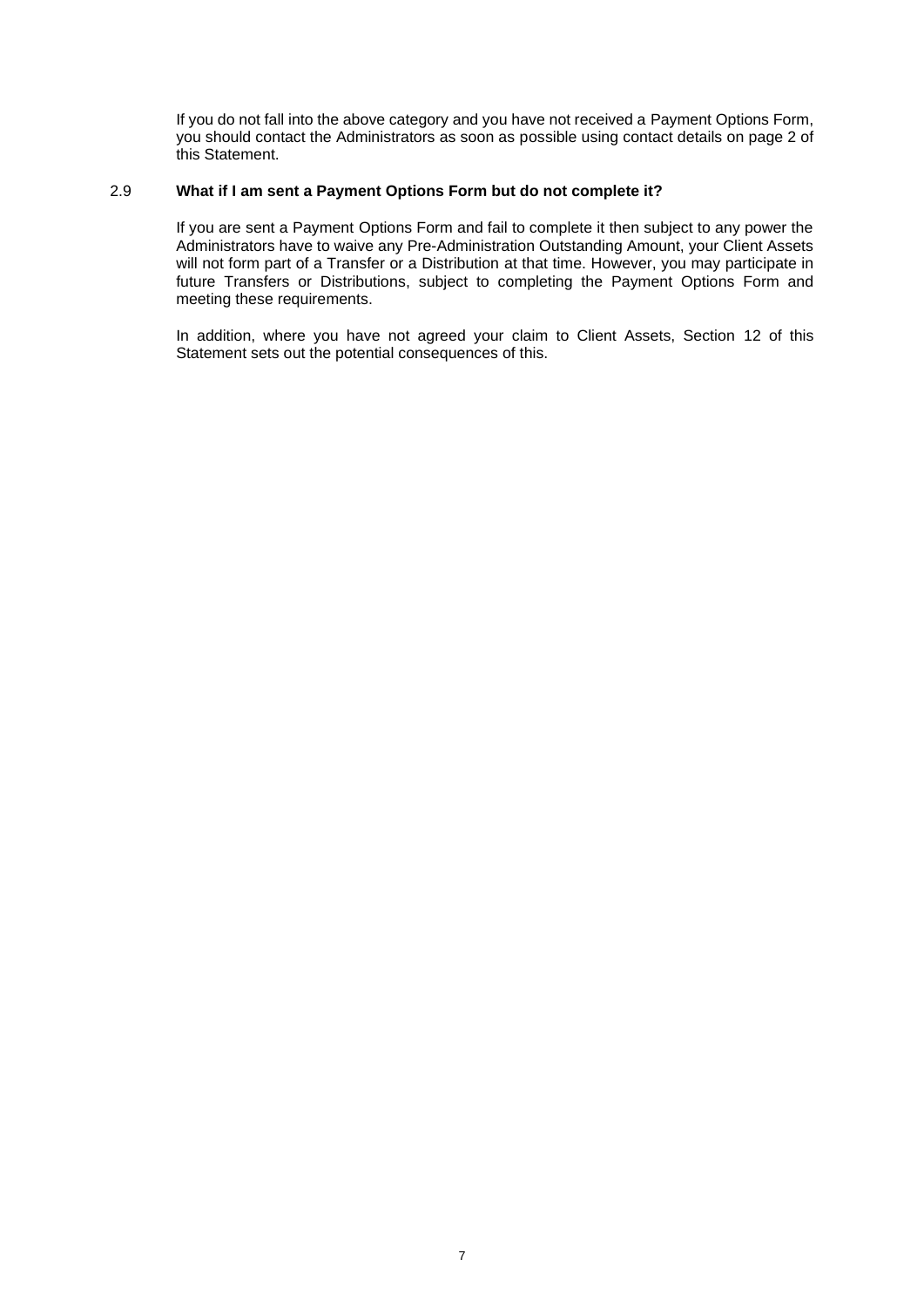## **3 OVERVIEW OF THE DISTRIBUTION PLAN**

*The background to the Company's entry into special administration and the appointment of the Administrators is set out below in Appendix 1 (Background information on the Company, the Special Administration and the development of the Distribution Plan)*

## <span id="page-9-0"></span>3.1 **Why is this Distribution Plan being promoted by the Administrators?**

- (a) When an investment firm like the Company is placed in special administration, there is legislation in place to facilitate the return to clients of their Client Assets and Client Money. This legislation provides that, once the investment firm has been placed into special administration, the administrators can return Client Assets by setting dates, known as Soft Bar Dates, by which claims must be submitted and then preparing a Distribution Plan in respect of the return of Client Assets.
- (b) Under a Distribution Plan, Client Assets can be returned in accordance with all information available to the Administrators which, in this case, includes information submitted by Clients through the Portal.
- (c) The Distribution Plan provides a statutory, Court-sanctioned process for Client Assets allowing them to be transferred or distributed to new brokers who will hold the Client Assets for Clients. The procedure ensures that, after any Transfer or Distribution, Late Claimants cannot disturb the Transfer or Distribution by making claims to Client Assets that have already been transferred or otherwise distributed to Clients. This means that Clients who have made their claims on time and receive Client Assets can feel safe that no other Client will claim those Client Assets if it turns out that there is a shortfall in Client Assets. This is helpful for Clients, the Nominated Brokers receiving the Client Assets and the Administrators.
- (d) Having decided that it was appropriate and necessary to use the Distribution Plan procedure:
	- (i) the Administrators set a Soft Bar Date of 5.00 pm on 7 April 2020 by notices issued to all Clients the Administrators were aware of from the Company's books and records on 6 March 2020;
	- (ii) the Soft Bar Date notice was also sent by the Administrators to any party the Administrators considered may have a right to assert any "Security Interest" such as a lien or charge over, or other entitlement to, any of the Client Assets;
	- (iii) when notifying Clients of the Soft Bar Date, the Administrators provided individual login details for the Portal and invited Clients to submit their claims to Client Assets explaining how Clients could access the Portal to see their entitlements to Client Assets based on the Company's records, submit claims to such entitlements, apply for FSCS compensation and submit any evidence of alternative entitlements or other relevant information to the Administrators;
	- (iv) alternative procedures were put in place to support any Client who did not have access to the internet or did not want to use the Portal;
	- (v) following expiry of the Soft Bar Date, the Portal has remained open for Clients to access and submit their claims. On 29 June 2020 a notice under Rule 143 of the Investment Bank Special Administration (England and Wales) Rules 2011 (the "**Rules**") was issued to all Clients who, according to the Company's records or information received by the Administrators, are eligible to make a claim, but who had not yet made a claim to Client Assets. The notice permitted eligible Clients an additional 14 business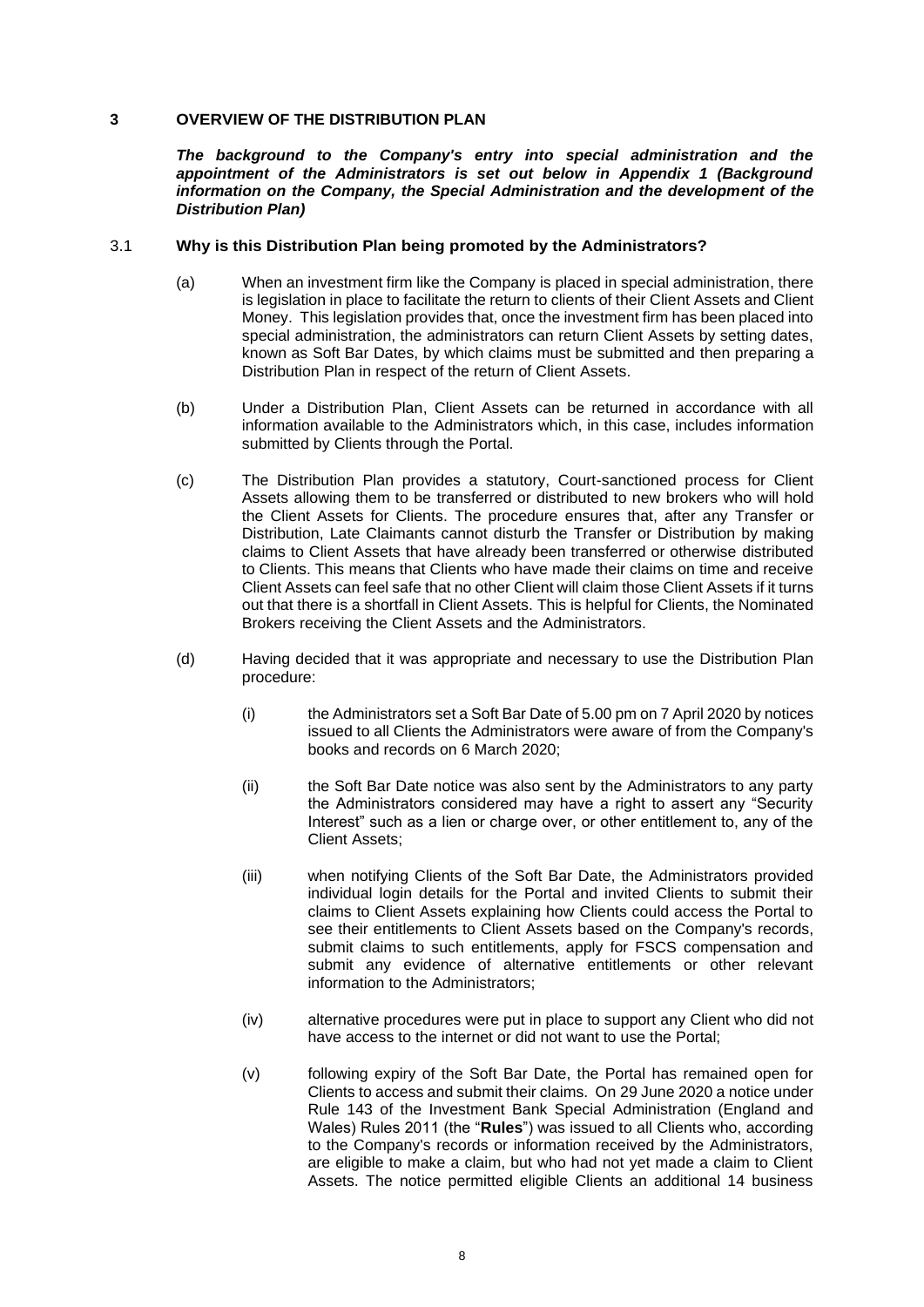days from receipt of the notice to submit a claim in accordance with the Rules. That period expired at the end of 21 July 2020;

- (vi) once the Soft Bar Date notice expired, the Administrators (working with their advisers) prepared the Distribution Plan, in consultation with the Creditors' Committee, including the FSCS. The FCA have also been given the opportunity to review the Distribution Plan. The final terms of the Distribution Plan were approved by the Creditors' Committee on 31 July 2020; and
- (vii) the final step for the Administrators is to obtain the approval of the Court.

## 3.2 **What happens if the Court does not approve the Distribution Plan?**

Whilst the Administrators do not expect this to occur, if the Court does not approve the Distribution Plan at the hearing, the anticipated timeline for the return of Client Assets will be delayed and the proposed Transfers to the Nominated Brokers may be jeopardised. In this scenario, the Administrators would need to revise the Distribution Plan and have it re-approved by the Creditors' Committee and the Court before it could come into effect. This process would delay the process of returning Client Assets.

## 3.3 **Does the Distribution Plan apply to both Client Assets and Client Money?**

- (a) The Distribution Plan applies to:
	- (i) Client Assets; and
	- (ii) Any Client Money which was received by the Company **after 2.35pm on 8 October 2019** and which constitutes the fruits of Client Assets held as at that time (including, for example, dividends received on shares). This Client Money is called Corporate Action Assets.
- (b) However, the Distribution Plan does not apply to the return of any Client Money held by the Company as at 2.35pm on 8 October 2019, because that Client Money comes under a separate legislative and regulatory regime. A soft bar date in respect of Client Money of 5.00pm on 7 April 2020 was also set by the Administrators by a notice distributed to all Clients on 6 March 2020. An interim distribution process was commenced by a letter sent to Clients on 10 July 2020 confirming that to receive the interim dividend of 85p in the £, Clients must have submitted a Client Money Instruction Form.

## 3.4 **What are the key terms of the Distribution Plan?**

The Distribution Plan covers the following key elements:

- (a) the transfer of Client Assets to the Nominated Brokers (the "**Transfers**"). This is intended to cover the vast majority of Client Assets. Further details are provided at sections [5](#page-14-0) to [9](#page-16-0) of this Statement;
- (b) how, and in what circumstances, Client Assets which may not be transferred to a Nominated Broker, may be returned to Clients through a Distribution, and the options available to Clients in that respect. Further information is provided at section [10.2](#page-18-1) of this Statement;
- (c) how the proceeds of Corporate Actions relating to Client Assets, which occur after 2.35pm on 8 October 2019 (e.g. interest and dividends) will be returned alongside the underlying Client Assets;
- (d) how costs associated with the holding and return of Client Assets will be shared across Clients and how cost rebates will be calculated. The Administrators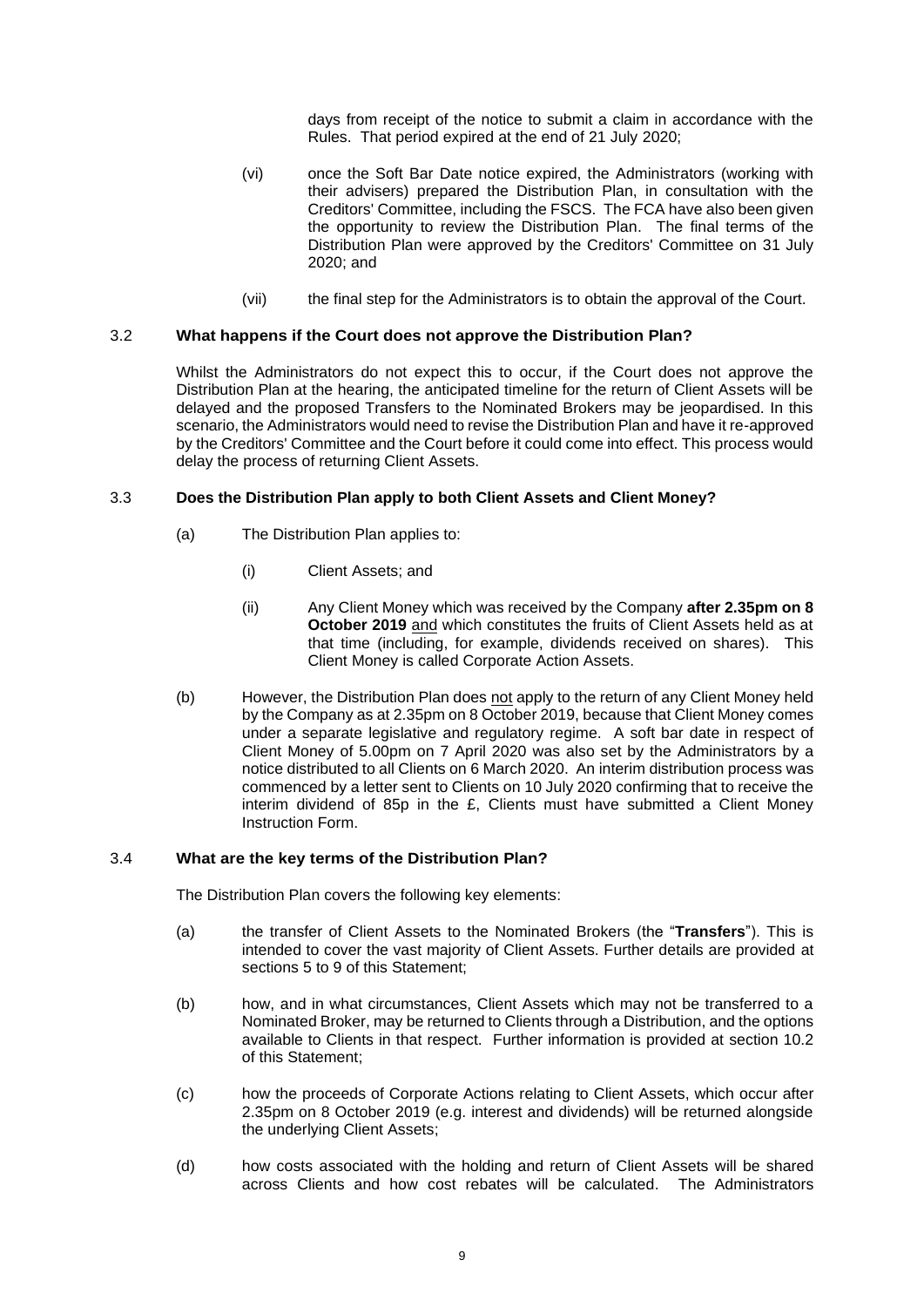anticipate that the vast majority of Clients' contributions to Costs will be compensated in full by the FSCS, thereby enabling a full return to most Clients. If, however, some or all of your Costs are not eligible to be covered by FSCS compensation, the Administrators will inform you of this. Any Clients who are not eligible for FSCS compensation will be asked to complete a Payment Options Form to agree how their Costs contributions will be paid. This is currently anticipated to impact fewer than 122 corporate Clients. In addition, any Clients who are eligible for FSCS compensation but have Client Assets and Client Money with an aggregate value of more than £85,000, will need to have confirmed that they wish to receive FSCS compensation; and

(e) how contractual debts which were owed by Clients to the Company before the special administration will be paid. This affects approximately 302 Clients. Payment of these debts will be required before Client Assets can be transferred to the Nominated Brokers or returned by a Distribution. Please refer to Section [17](#page-30-0) of this Statement for further information regarding the Company's rights in this regard.

The Distribution Plan also covers a variety of other matters aimed at allowing the Administrators to deal with Client Assets and wind down the client estate efficiently and appropriately. Such other matters include any Disputed Claims by Clients to Client Assets which are not reflected in the Company's books and records, the treatment of any assets where there is a Shortfall (although none is expected), assets that may be in some way tainted by criminal allegations and assets which cannot be returned for any other reason (Tainted Client Assets and Non-Returnable Client Assets). Further information on these issues is set out at section [11](#page-19-1) of this Statement.

## 3.5 **What is the FSCS and who is an FSCS Protected Claimant?**

- (a) The FSCS is the statutory fund of last resort for customers of authorised financial services firms which are unable to pay customer claims.
- (b) In relation to the Company, the FSCS will compensate Clients who are eligible for such compensation for the losses suffered by reason of the Company being unable to pay their claims in full, up to an aggregate limit of £85,000 per Claimant. Such compensation will include cover for:
	- (i) the costs associated with returning Client Assets;
	- (ii) the costs associated with returning Client Money; and
	- (iii) claims in respect of any shortfall in Client Assets or Client Monies.
- (c) Although the FSCS is responsible for determining eligibility for compensation, the Administrators have estimated that more than 98% of the Company's Clients will be FSCS Protected Claimants. Importantly, where you are an FSCS Protected Claimant and therefore meet their eligibility criteria and have Client Assets and Client Money with a value less than or equal to £85,000, the FSCS will proceed to pay your share of the Costs even if you have failed to indicate through the Portal or otherwise that you wish to benefit from FSCS compensation, subject to their compensation limit of £85,000 per Client. That is unless you expressly indicate through the Portal that you do not wish to benefit from FSCS compensation.
- (d) However, for FSCS Protected Claimants with Client Assets and Client Money with an aggregate value of more than £85,000, the FSCS will require confirmation from you that you wish to benefit from compensation. See section [15.5](#page-26-0) of this Statement for further details.
- (e) Although the statutory limit on FSCS compensation is £85,000, the Administrators do not expect any FSCS Protected Claimants to have compensation claims that exceed this level.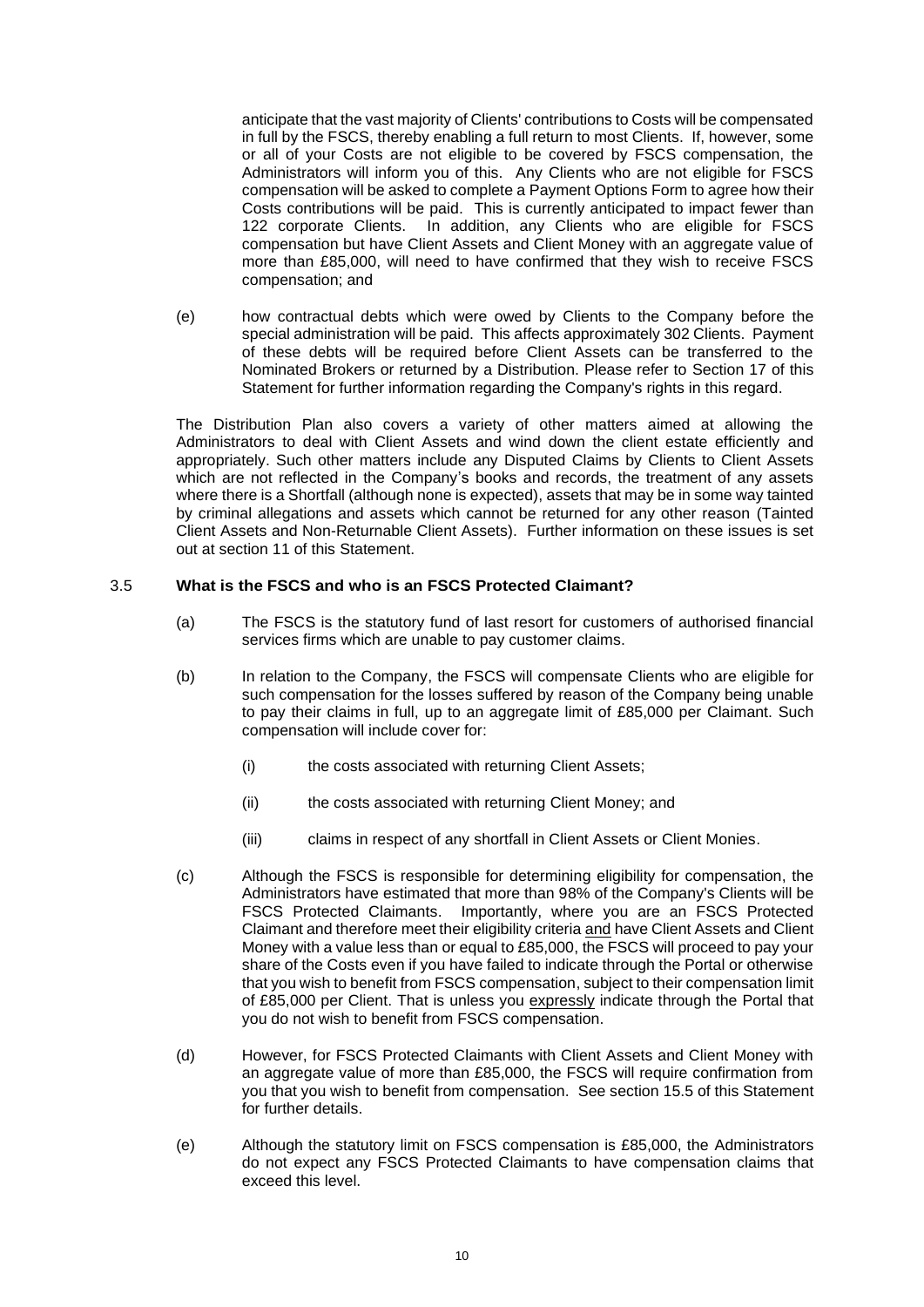- (f) When compensation is paid to or for a Client, the FSCS automatically stands in the shoes of such Client in relation to any relevant claims which the Client has against the Company and any relevant third party relating to the matters which the Client has been compensated for by the FSCS), but, for the avoidance of doubt this does not mean the FSCS has any right to receive your Client Assets under the Distribution Plan.
- (g) The FSCS will not pay compensation to or for Clients to cover any contractual debts they owe to the Company, which relate to dealings before the commencement of the special administration. These debts are called Pre-Administration Outstanding Amounts and are covered in section [17](#page-30-0) of this Statement.
- (h) Given the high percentage of FSCS Protected Claimants, only a very small number of Clients are likely to be responsible for paying their own share of the Costs out of their Client Assets or by alternate means:
	- (i) those who are not eligible for FSCS compensation;
	- (ii) those who are required to confirm they wish to benefit from FSCS compensation but who fail to do so; or
	- (iii) those whose losses exceed the FSCS' compensation limit of £85,000 per Claimant (although the Administrators do not expect there to be any Clients with compensation claims that exceed this limit).

Please see section [15.5](#page-26-0) of this Statement for further information on the options available for the payment of Costs.

# 3.6 **What about tax wrappers and capital gains tax?**

- (a) The Distribution Plan provides, in very limited cases, for the Administrators to liquidate Client Assets to either discharge contractual debts owed to the Company or to pay the Costs of Clients who are not FSCS Protected Claimants (or who have not given any confirmation required by the FSCS); see sections [15.5\(f\)\(iii\)](#page-27-0) and [17.1](#page-30-1) of this Statement for more details. In these circumstances, any capital gains tax or income tax liabilities arising as a result of the liquidation of Client Assets by the Administrators will be liabilities of the relevant Clients and not the Administrators or the Company.
- (b) **As stated at the outset of this Explanatory Statement, nothing within it or the Distribution Plan is intended to constitute legal, tax, financial or other professional advice given to Clients and Clients will need to take advice from their own professional advisers before they take any action or issue any instruction in connection with the Distribution Plan, particularly in relation to tax issues.**

# 3.7 **The Long Stop Date and the Hard Bar Date**

(a) The Distribution Plan entitles the Administrators to set a Long Stop Date, following which the Administrators are released from certain obligations and are entitled to take certain steps in relation to Client Assets remaining with the Company, as set out in Clause 3.5 of the Distribution Plan. It is anticipated that only a small proportion of the current Client Assets will remain with the Company by that time. This is because the purpose of the Long Stop Date is to ensure that the Client Asset returns process can be concluded at an appropriate point once the Administrators have taken reasonable steps to return the Client Assets pursuant to the Distribution Plan. The Long Stop Date enables the Administrators to progress towards ending the special administration rather than incurring additional costs in continuing to hold any residual Client Assets which they have not been able to return, for a prolonged period of time.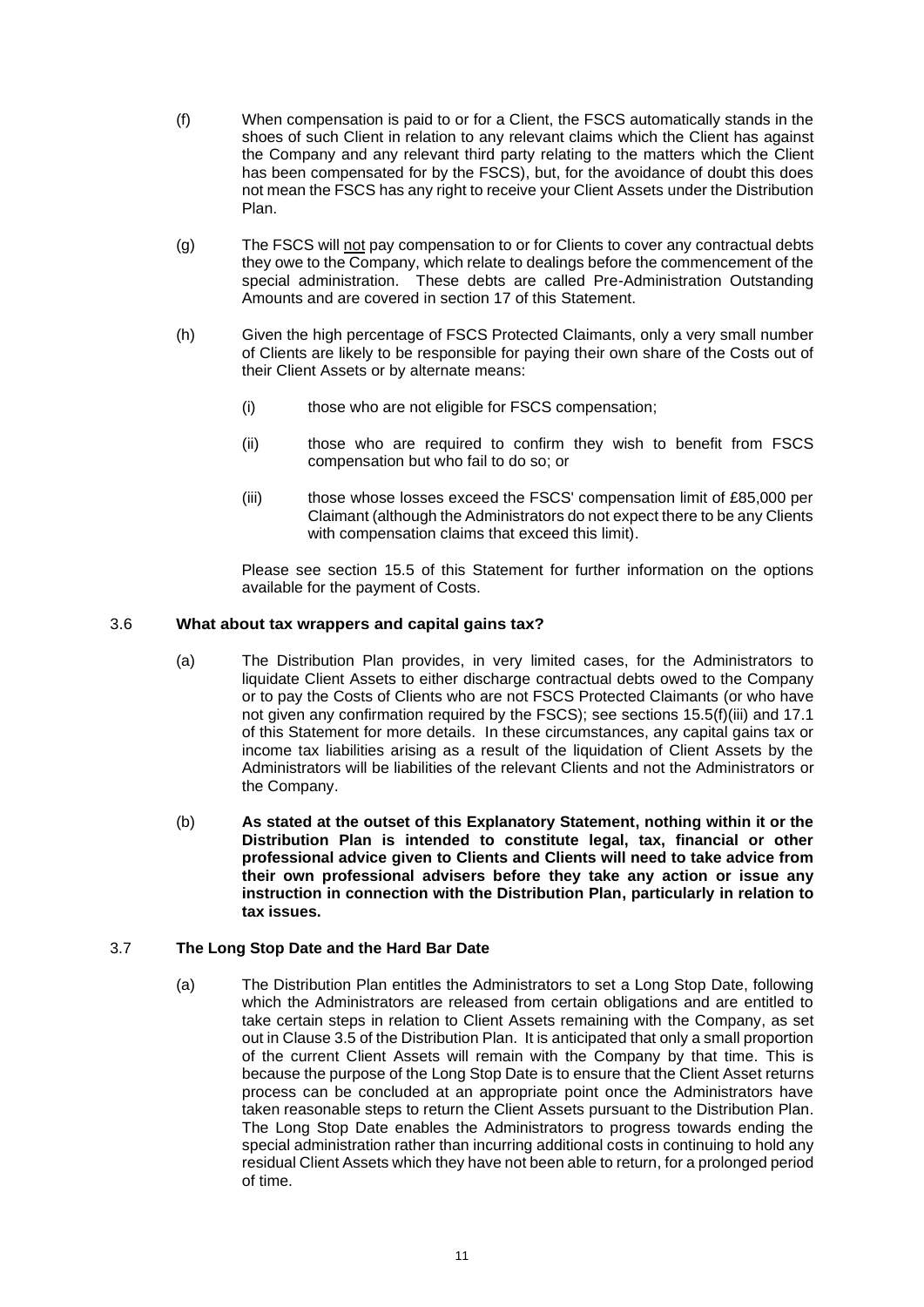- (b) The Long Stop Date will occur no earlier than two months after the Administrators serve a notice stating that they have determined, acting reasonably, that they have achieved Objective 1 (i.e. the return of Client Assets) to the extent reasonably practicable.
- (c) Clients are encouraged to contact the Administrators in respect of the return of their Client Assets well in advance of the Long Stop Date because if, and only if, at that date the Administrators continue to hold Client Assets and the required instructions have not been provided or outstanding amounts paid (whether in respect of Costs or a Pre-Administration Outstanding Amount), the Administrators may be released from an obligation to return the Client Assets and have powers instead to liquidate themsee Clauses 6.5 (Distribution), 7.3 (Potential Claimants), 8.3 (Tainted Client Assets) and 9.4 (Non-Returnable Client Assets). There is no need to contact the Company or the Administrators in relation to this specific issue at this time and Clients will not be impacted by it if they complete all steps referenced in section [2](#page-4-0) of this Statement.
- (d) In addition to the Long Stop Date, the Administrators are entitled to apply in the future to set a Hard Bar Date. If a Hard Bar Date is set this enables the Administrators to set a final date for the submission of claims to Client Assets. Once the Hard Bar Dates passes, the Administrators are entitled to sell any Client Assets which have not been claimed by Clients as at the Hard Bar Date and transfer the proceeds to the Company's bank accounts for the benefit of the Company and all its creditors. As a result, the Administrators will be unable to return these (unclaimed) Client Assets if Late Claims are made by Clients to them after the Hard Bar Date. These Late Claims will instead be treated as unsecured claims against the Company – although, as the Company is insolvent and has very few assets of its own, it is not currently expected that a dividend will be paid in respect of unsecured claims.
- (e) **In the event that an application to set a Hard Bar Date is necessary, the Administrators will notify all known Clients.** This is only likely to occur after the Transfers to the Nominated Brokers have been completed, any Distributions made where Clients have requested these and there are limited unclaimed Client Assets held by the Company which the Administrators need to deal with. The Distribution Plan provides that a Hard Bar Date will not be set earlier than 4 May 2021.

## **4 WHAT IS THE PROCESS FOR AGREEING MY CLAIM AND RETURNING CLIENT ASSETS?**

- 4.1 Where your Claim has been agreed by the Administrators (whether through the Portal or otherwise), your Client Assets will be returned either by Transfer to the Nominated Brokers or Distribution.
- 4.2 The Administrators intend to make a Transfer of the vast majority of Client Assets to the Nominated Brokers because they consider that this represents the quickest and most costeffective way to return Client Assets. To be entitled to a Transfer, you must have met the Transfer Conditions set out in Clause 5.4 of the Distribution Plan. See sections [5](#page-14-0) to [9](#page-16-0) of this Statement for further detail on the Transfer process.
- 4.3 Client Assets that are not returned to you by way of a Transfer may instead be the subject of a separate Distribution. To be entitled to a Distribution, you must have met the conditions and completed the Distribution section of the Client Assets Return Statement as detailed in sections [10.4](#page-18-2) and [10.5](#page-18-3) of this Statement.
- 4.4 In some cases, the Administrators may not be able to make a Transfer or Distribution of Client Assets. For example, if your share of the Costs has not been met, if any Pre-Administration Outstanding Amounts owed to the Company have not been paid or if there are legal or practical reasons why a Transfer or Distribution cannot reasonably be made. See section [11](#page-19-1) of this Statement for further detail on these issues.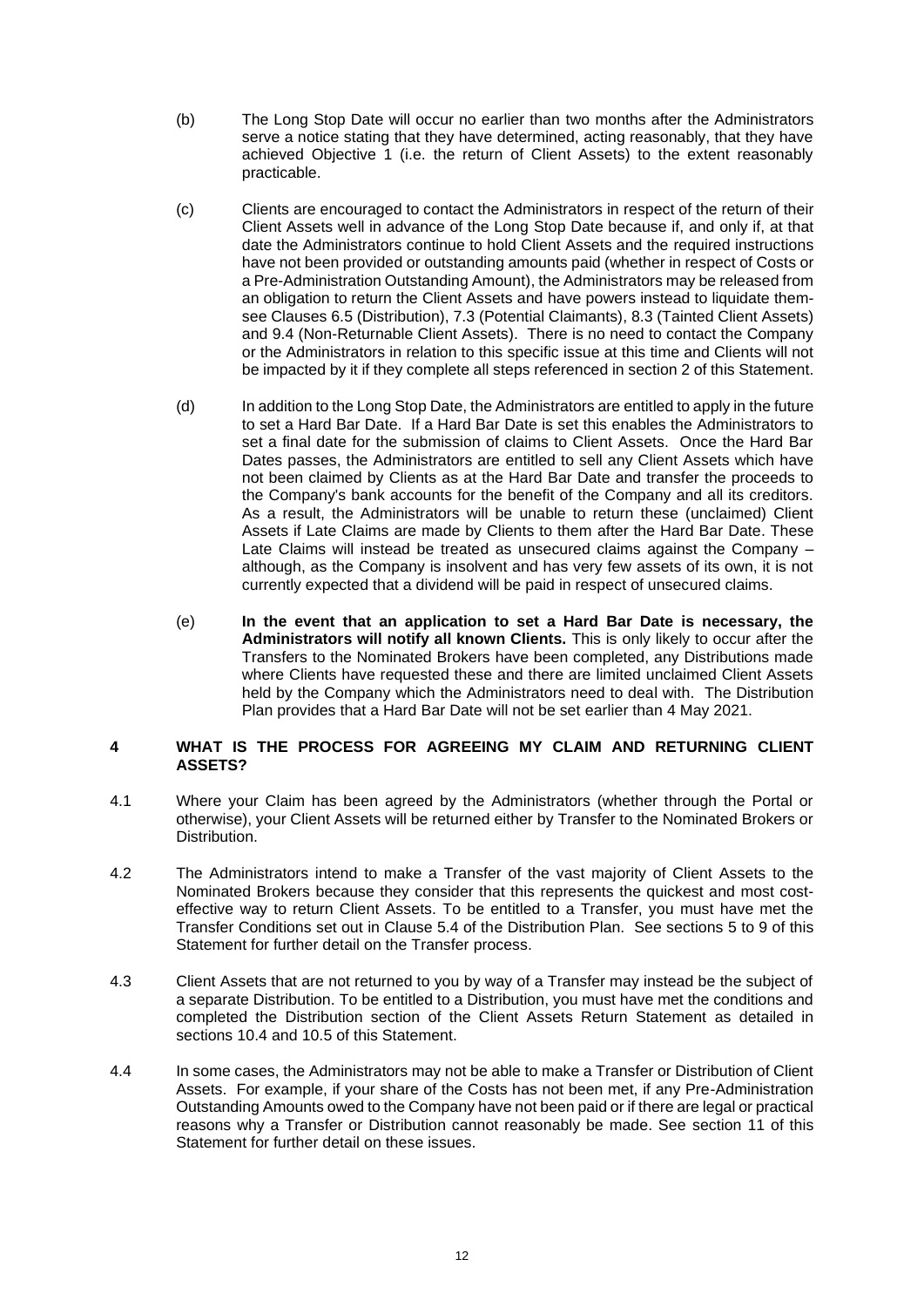#### <span id="page-14-0"></span>**5 WHICH CLIENT ASSETS WILL BE RETURNED BY A TRANSFER TO THE NOMINATED BROKERS?**

The Administrators' intention is that the vast majority of Client Assets will be returned by way of Transfers to the Nominated Brokers for the benefit of relevant Clients.

In order to ensure compliance with the Company's standard terms and conditions, the Company will ensure that Clients receive at least 30 calendar days' notice of the proposed Transfer of their Client Assets through the Distribution Plan. This contractual notice will be provided as part of the correspondence that Clients will receive confirming the approval of the Distribution Plan by the Creditors' Committee and its publication on the Website along with this Statement.

Where any contract between a Client and the Company requires their consent to be obtained to any Transfer of their Client Assets, their Client Assets will not be subject to a Transfer until that consent has been given by the relevant Client. The Administrators have already contacted each of those Clients where express consent to a Transfer is required.

The Administrators will notify Clients of the identity of the relevant Nominated Broker(s) who will receive their Client Assets through the Client Assets Return Statement made available on the Portal at least 15 Business Days before any Transfer, but would hope to provide more notice than this, where it is possible to do so.

## <span id="page-14-1"></span>**6 WHY IS THERE MORE THAN ONE NOMINATED BROKER?**

- 6.1 The Administrators have an obligation to return Client Assets as soon as is reasonably practicable, and have determined that returning Client Assets by way of several Transfers is the most expedient means of doing this.
- 6.2 Unfortunately, despite the detailed sale process undertaken by the Administrators, it was not possible to agree a transfer to a single broker. Even if it had been possible to agree such a transfer:
	- (a) a number of investment managers indicated that where they were able to do so they might or would opt-out of any Transfer to a broker not of their choosing or, if they were not given this right, would simply request that the new broker transfer the Client Assets received from the Company to the investment manager's preferred broker; and
	- (b) certain of the Client Assets held by the Company, such as Child Trust Funds and Innovative Finance ISAs, are not held by many other custodians and may have required a separate transfer in any event.
- 6.3 Returning Client Assets by way of a Transfer allows for the transfer of all or nearly all of the Client Assets in one process. This is both time and cost effective meaning Clients get their Client Assets quicker and with lower costs payable. However, some of this time and cost efficiency is lost where Clients either opt out of the Transfer or do not take the steps needed to be included in a Transfer.
- 6.4 Without one or more bulk Transfers of Client Assets, Client Assets would need to be returned by way of separate distributions to Clients, where each individual Client would have to provide instructions as to the return of their Client Assets to their nominated custodian, resulting in, potentially, more than 11,000 separate returns. The Administrators were very aware that this would not be a cost effective solution and would result in some Clients not having access to their Client Assets for some considerable time (as the Company worked through these potential 11,000 plus instructions).
- 6.5 As a result, the Administrators have worked with a number of the key investment managers and other stakeholders who manage funds for, or have relationships with, the largest number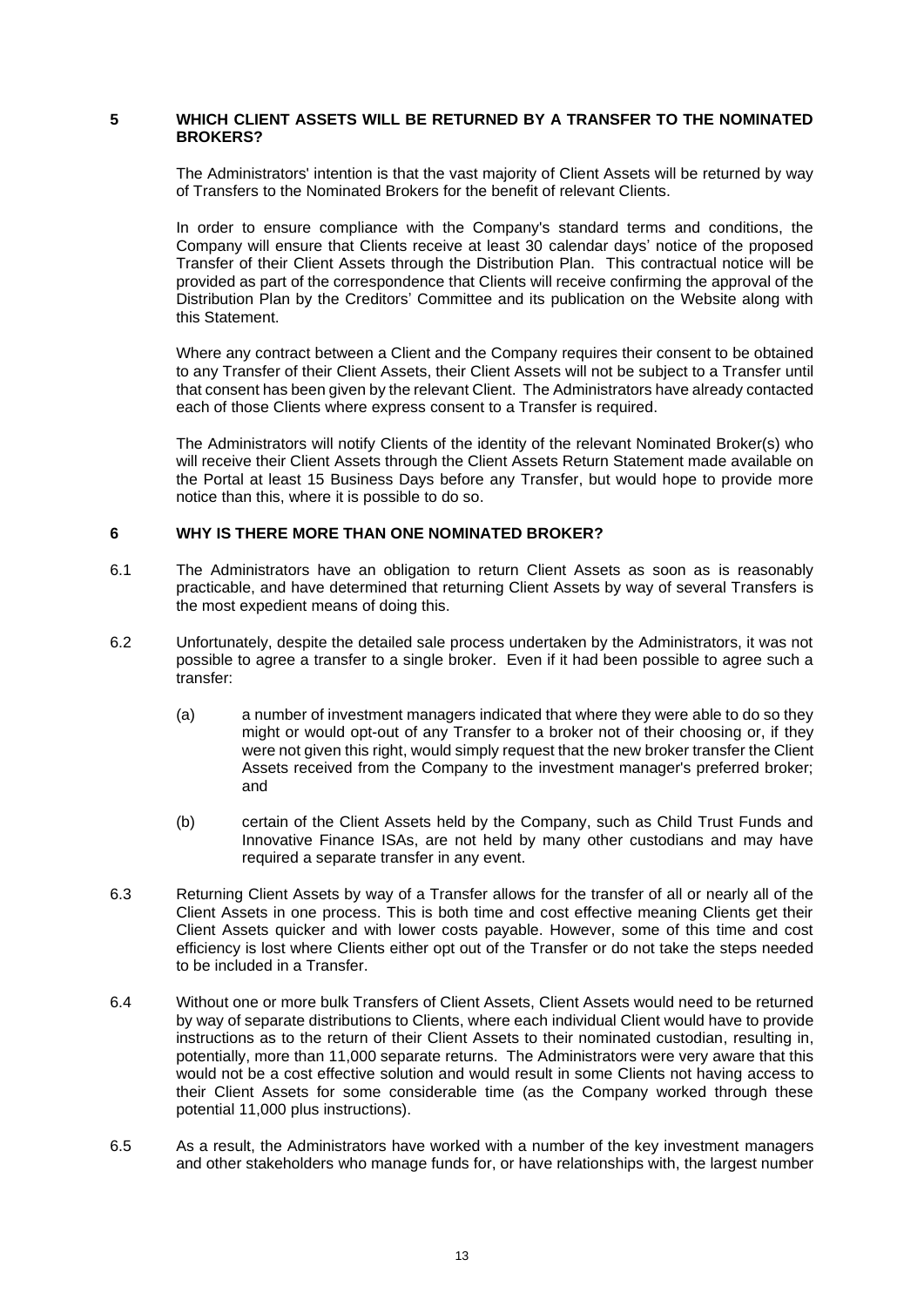of Clients, as well as the Creditors' Committee, to identify suitable successor custodians who are able to receive significant quantities of Client Assets.

- 6.6 In determining how many separate Transfers to complete, the Administrators have used their and their advisers' experience, and have been informed by their work with investment managers, stakeholders, Clients and the Creditors' Committee, to weigh the additional work, and therefore time and cost, required to make a separate, additional Transfer against the additional time and cost incurred in dealing with the risk and necessary workflows of Clients that opt-out of the Transfers set out in the Distribution Plan. Any proposed Transfer involves a detailed exchange of required information subject to the terms of a data sharing agreement, and the agreement of a transfer agreement covering, amongst other matters, data protocols, Client Asset transfer mechanics, communication strategy, pricing and variations to terms and conditions.
- 6.7 Having balanced the interests of all Clients of the Company, the Administrators have proposed a Distribution Plan as follows:
	- (a) Where more than 1,000 Clients have invested in a fund or funds managed by a single investment manager or bond issuer and those Clients, through their investment manager or bond issuer, have indicated an intention or consideration to opt-out of any proposed Transfer (other than to their preferred broker), the Company will Transfer those Client Assets to their preferred broker.
	- (b) This has resulted in four proposed Transfers to the preferred brokers identified by these groups of Clients and their investment managers or the bond issuer. Where your Client Assets will be transferred to one of these Nominated Brokers, you should have been contacted by your investment manager or bond issuer explaining the reasons and benefits for this Transfer.
	- (c) For those Clients not covered by these four Transfers, the Administrators have agreed Heads of Terms with a fifth broker for the Transfer of nearly all of the balance of Client Assets.
- 6.8 Whilst the Administrators have been informed by some individual clients or investment managers who manage fewer than 1,000 Clients, that they would prefer to be transferred to a new broker of their choosing and that they may opt-out of any other Transfer, the Administrators have determined that negotiating further bulk Transfers as part of the Distribution Plan would not be in the interest of all Clients for the reasons detailed above. To put this in context, Distribution Plans in previous cases of investment bank special administration have only ever involved bulk Transfers to one or two nominated brokers. Further, the Distribution Plan does include an opt-out right for Clients as detailed further in section [9](#page-16-0) of this Statement.
- 6.9 At the time of submitting the Distribution Plan, the Administrators have not been able to identify and agree terms with a broker who will accept a Transfer of the Clients Assets comprising Child Trust Funds or Innovative Finance ISAs, although discussions are ongoing. These Client Assets will be subject to a Transfer if an appropriate broker is identified or, otherwise, would be returned through the Distribution mechanism detailed in section [10](#page-18-0) of this Statement.

## **7 WHEN WILL I BE TOLD WHICH NOMINATED BROKER IT IS INTENDED TO TRANSFER MY CLIENT ASSETS TO?**

- 7.1 Where your Client Assets are intended to be transferred to a Nominated Broker, the Administrators will make a Client Assets Return Statement available to you identifying which of your Client Assets will transfer and to which Nominated Broker. The Client Assets Return Statement will be made available to you at least 15 Business Days before the proposed Transfer.
- 7.2 The Transfers to the Nominated Brokers may not happen on the same day. Due to the differing nature of the Client Assets (e.g. electronically or physically held securities) it is likely that the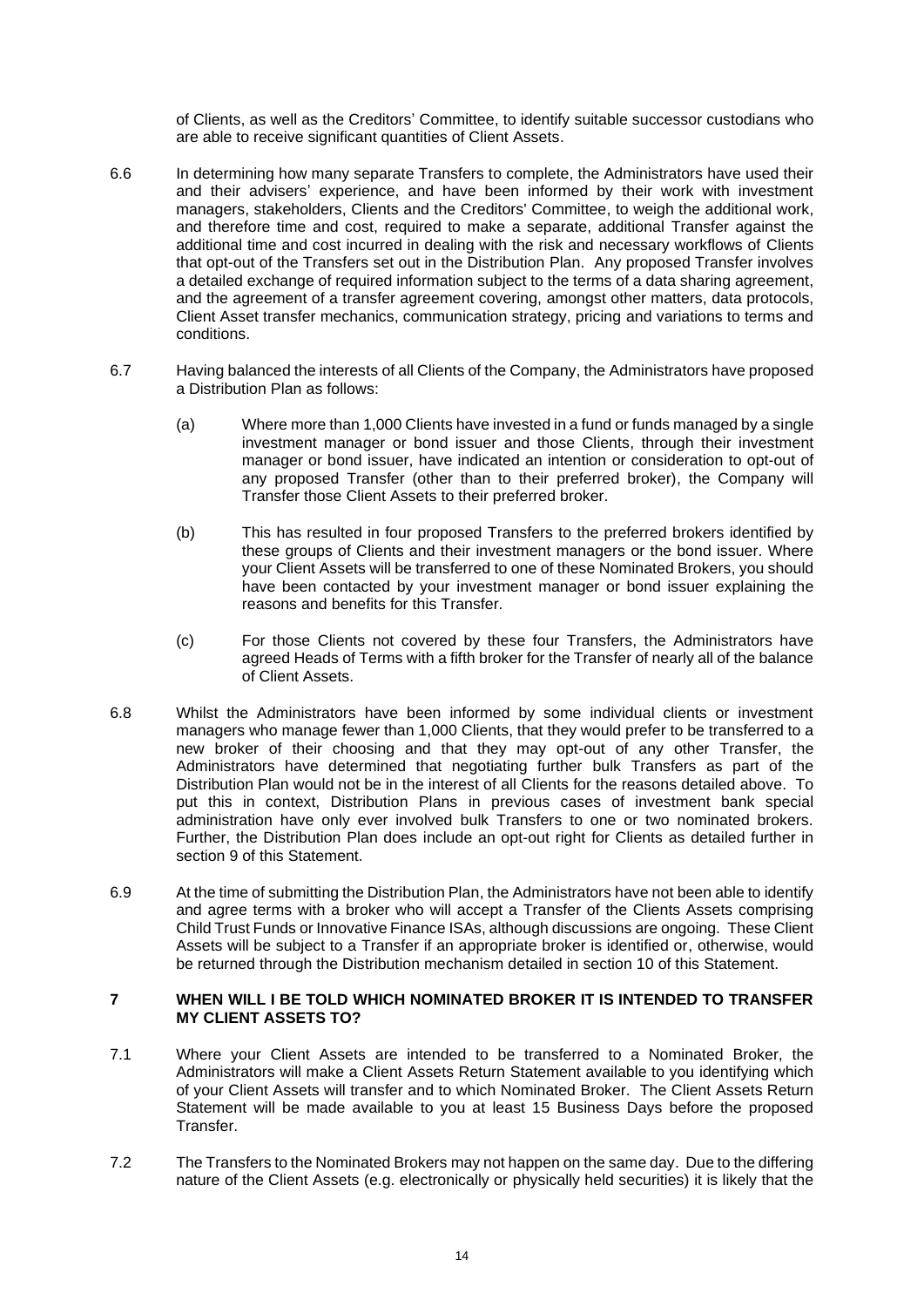Transfers will be completed over a period of several weeks (potentially months) with electronically held securities being transferred to the Nominated Brokers initially and physically held securities following. This is because the process of transferring physically held securities is more complicated and takes more time than that for most electronically held securities. Depending on the nature of the Client Assets held for a Client, those Client Assets may be transferred to more than one Nominated Broker.

- 7.3 In order for your Client Assets to be transferred to a Nominated Broker, you will need to have:
	- (a) paid your Claimant's Share of Costs, unless you are an FSCS Protected Claimant who will have your Costs paid by the FSCS up to the limit of £85,000 per Claimant; and
	- (b) settled any Pre-Administration Outstanding Amounts owed to the Company (as these will not be paid by the FSCS),

and in either case, unless you are an FSCS Protected Claimant and have no Pre-Administration Outstanding Amounts owed to the Company, you will be issued with and will need to complete a Payment Options Form. FSCS Protected Claimants who have Client Assets and Client Monies with an aggregate value of more than £85,000 will also be issued with a Payment Options Form if they have not yet confirmed that they wish to receive FSCS compensation.

# **8 HOW WILL A TRANSFER OF ASSETS TO A NOMINATED BROKER WORK?**

- 8.1 The Administrators will enter into a transfer agreement with each of the Nominated Brokers which will set out the terms of the Transfer of your Client Assets and related contracts. The specific terms of those transfer agreements are currently being agreed with the Nominated Brokers.
- 8.2 Under the legislation:
	- (a) any contracts between the Company and a Client which are transferred to a Nominated Broker will be treated as if they were made between you and the Nominated Broker;
	- (b) the Nominated Brokers are permitted to vary the terms of the contracts without your consent, where needed to give effect to the Transfer;
	- (c) the Administrators are entitled to disclose to the Nominated Broker all information that is relevant to the Transfer and will have agreed an appropriate data sharing agreement for this process; and
	- (d) the transfer agreement will include provision to ensure that Clients will be able to exercise their rights in relation to the assets as soon as reasonably practicable after the Transfer.

## <span id="page-16-0"></span>**9 WHAT IF I DO NOT WANT MY CLIENT ASSETS TRANSFERRED TO THE NOMINATED BROKER THAT YOU OR MY INVESTMENT MANAGER HAVE CHOSEN FOR ME?**

- 9.1 The Administrators are aware that certain Clients may not wish to have their Client Assets transferred to the Nominated Broker selected for them. As a result, clause 5.7(b) of the Distribution Plan enables a Client to notify the Administrators at least 5 Business Days before the proposed date of transfer to a Nominated Broker that it does not want some or all of its Clients Assets to be part of a Transfer (the opt-out).
- 9.2 Where a Client issues such a notice to the Administrators, their Client Assets will be subject to a Distribution as detailed in section [10](#page-18-0) below and they will need to complete the Distribution section of their Client Assets Return Statement in order to provide instructions as to which custodian their Client Assets are to be returned to.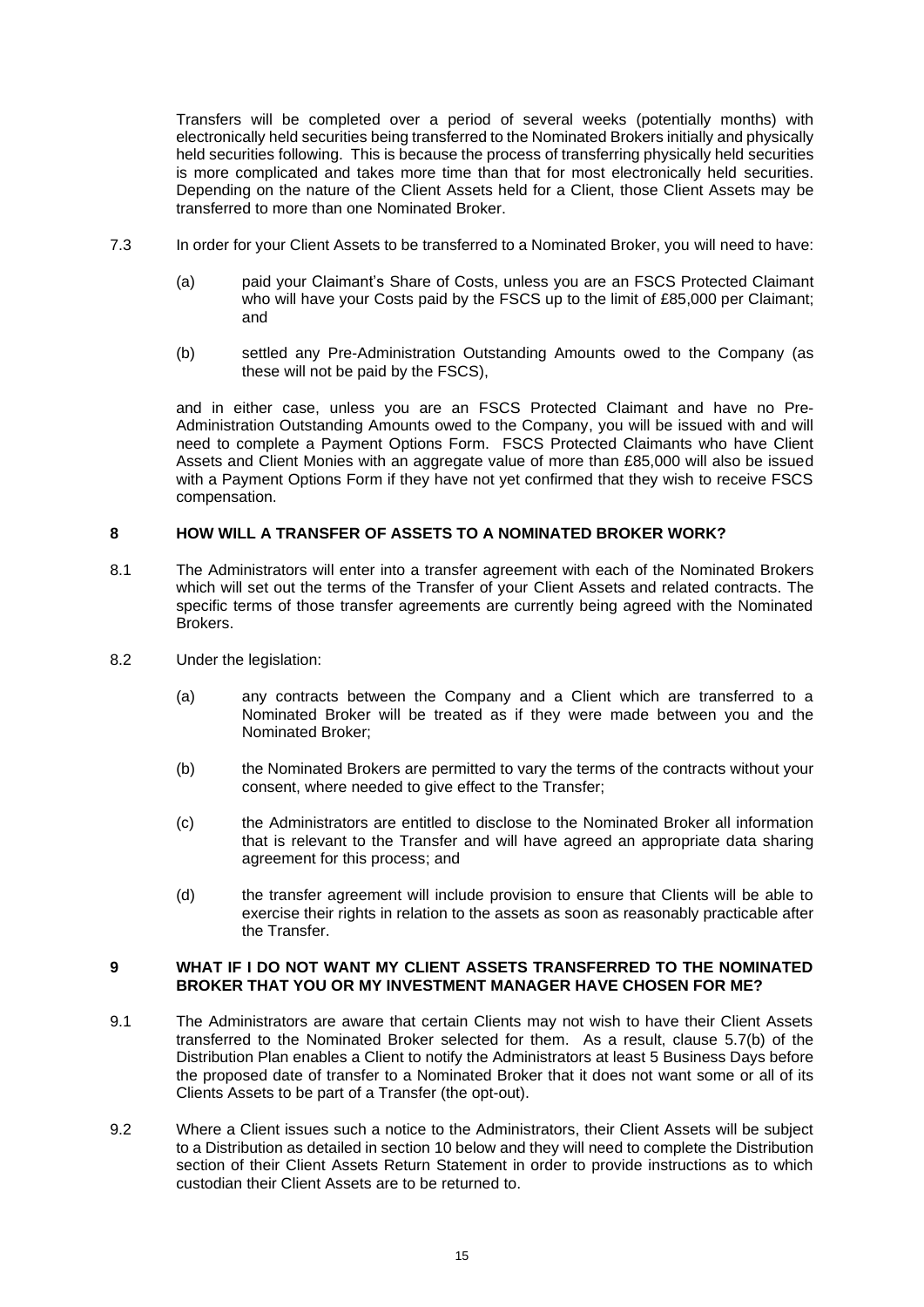- 9.3 Clients should be aware that the Distribution process is intended to be commenced after the initial stages of each of the Transfers has been completed, and, potentially, a second distribution of Client Money, and therefore requesting the return of Client Assets by way of a Distribution is likely to result in a delay of at least three months to Clients having access to their Client Assets.
- 9.4 The Administrators anticipate that being included in a Transfer will mean that the relevant Client Assets are released at the earliest possible opportunity, and this may therefore be the fastest way for affected Clients to begin dealing with their Client Assets as each Nominated Broker will be under an obligation to ensure that a Client can exercise their rights in relation to their Client Assets as soon as reasonably practicable after the Transfer.
- 9.5 Alternatively, if your Client Assets are transferred to a Nominated Broker, you will be able to request, by contacting the Reyker client services team, after the Transfer to the Nominated Broker, that your Client Assets be transferred back to Reyker. However, the Administrators do not expect that Clients will want to exercise this option which is specifically preserved by the Regulations, as this would create a further significant delay in the return of your Client Assets.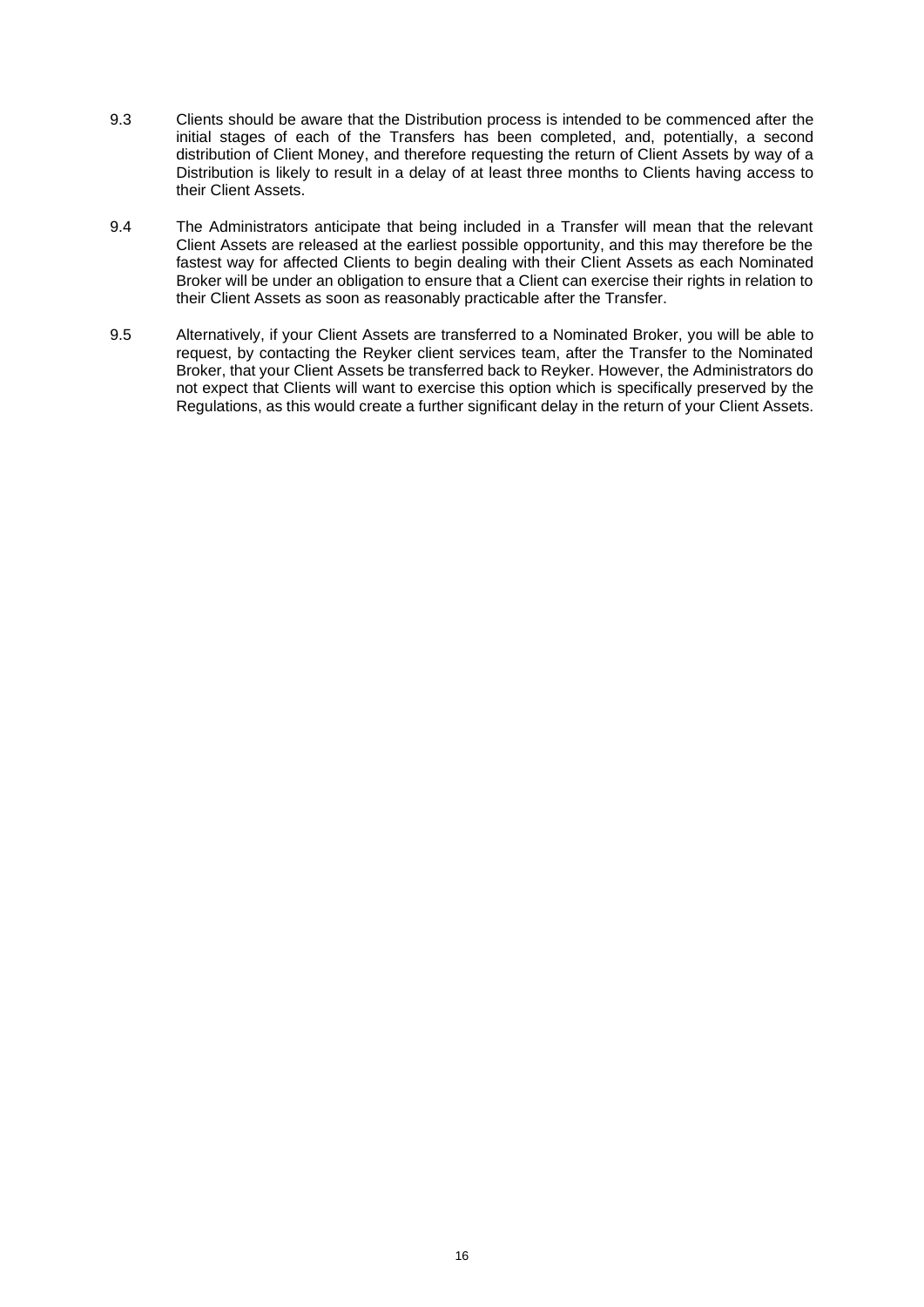## <span id="page-18-0"></span>**10 WHICH ASSETS WILL BE RETURNED BY A DISTRIBUTION AND HOW?**

- 10.1 Where possible, Client Assets which are not transferred to the Nominated Brokers as described in sections [5](#page-14-0) to [9](#page-16-0) above will be returned by way of a Distribution. This may happen because the Nominated Brokers are not able to accept a transfer of a particular type of asset (for example Child Trust Funds), or because you have not settled any Pre-Administration Outstanding Amount or your share of the Costs (where in the latter case you are not eligible for FSCS compensation or have not given a confirmation of your desire to claim compensation where required by the FSCS), or because you have specifically notified the Administrators you do not want your Client Assets being transferred to the Nominated Broker selected for you.
- <span id="page-18-1"></span>10.2 If some or all of your Client Assets are to be distributed to you, then you will need to complete the Distribution section of the Client Assets Return Statement, which will require that you select from the following options for the Distribution (following the payment of your share of Costs and any Pre-Administration Outstanding Amount):
	- (a) **move Client Assets to a new custodian:** by this option you will instruct the Administrators to move some, or all, of your Client Assets to another custodian selected by you in an account in your name and that you have established; and/or
	- (b) **for Physically Held Client Assets:** in addition to selecting a custodian, where shares are not held electronically but are held through a share certificate, you may request that the share certificate is returned to you to hold on your own behalf.
- 10.3 In order for a Distribution to be possible, the Administrators will need to set a commencement date for the Distribution (the **Distribution Selection Date**). Once that date has passed, then provided you have completed the steps outlined in sections [10.4](#page-18-2) and [10.5](#page-18-3) of this Statement, the Administrators will comply with your instructions set out in the Distribution section of the Client Assets Return Statement within 28 days of the Distribution Selection Date, provided your new custodian is in a position to receive your Client Assets.
- <span id="page-18-2"></span>10.4 If you do not owe any Pre-Administration Outstanding Amounts to the Company, your Client Assets can be returned by way of Distribution if you:
	- (a) have completed and submitted the Distribution section of the Client Assets Return Statement; and
	- (b) you are:
		- (i) an FSCS Protected Claimant where FSCS Protected Claimants have Client Assets and Client Money with a value of more than £85,000 they are required to confirm that they wish to receive the benefit of compensation from the FSCS; or
		- (ii) you have paid your share of the Costs using the options shown on your Payment Options Form (see section [15.5\(f\)](#page-27-1) of this Statement for more details).
- <span id="page-18-3"></span>10.5 If you owe any Pre-Administration Outstanding Amounts to the Company, your Client Assets cannot be returned by Distribution unless and until you pay these amounts. The FSCS cannot settle these amounts for you. The options for paying your liabilities are the same as those available to you for paying your share of the Costs if you have not applied for and/or are not eligible for FSCS compensation (see section [15.5\(f\)](#page-27-1) of this Statement for further details) and which can be used together to settle both sets of obligations.
- 10.6 If you owe any Pre-Administration Outstanding Amounts and have not completed and submitted your Payment Options Form by the Long Stop Date, the Company will be entitled to settle the amounts owed to them from your Client Assets. If necessary, before making any Distribution, the Administrators may also sell enough of your Client Assets to settle your share of the Costs. See Clause 6.5 of the Distribution Plan.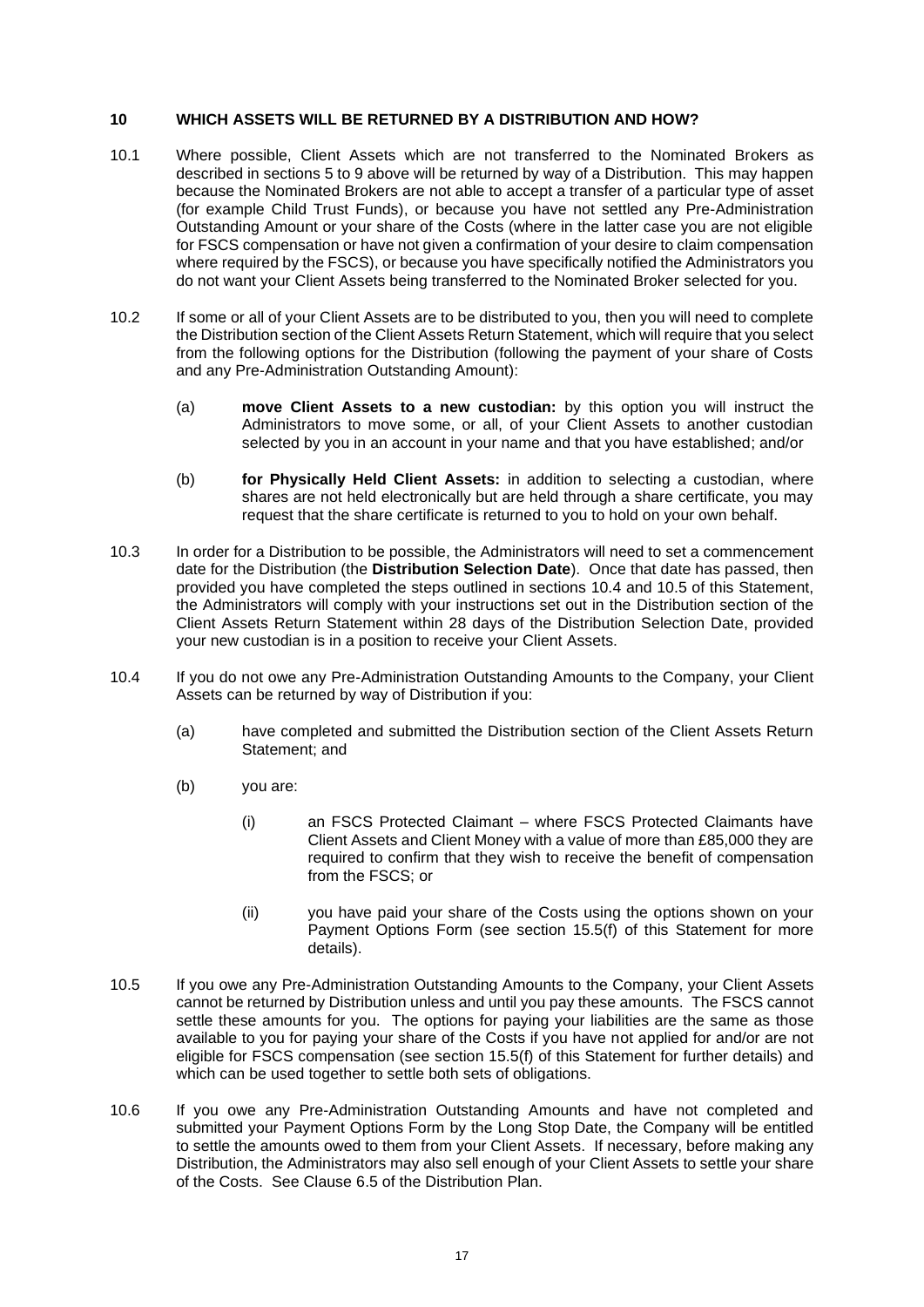## <span id="page-19-1"></span>**11 WHAT COULD MAKE THE RETURN OF CLIENT ASSETS DIFFICULT OR DELAYED?**

*Set out below are examples of circumstances which could delay or impede the return of certain Client Assets, and for which detailed provision is made in the Distribution Plan (should they arise).* 

## <span id="page-19-0"></span>11.1 **There may be a dispute between a Client and the Administrators about the Client's entitlement to Client Assets (Clause 11)**

(a) The Distribution Plan contains a dispute resolution mechanism by which the Administrators will resolve outstanding disputes in relation to Client Assets. Where there are ongoing disputes relating to certain types of Client Assets, this may potentially lead to the delay in the Transfer or Distribution of those Client Assets or limitations on what Clients may do with those Client Assets.

## *Disputed claims to Client Assets*

- (b) If the Administrators do not accept your claim to Client Assets, whether in whole or in part, they will provide you with a Reasons Statement explaining why, as soon as reasonably practicable. You will then have 21 days from the date on which the Reasons Statement has been made available to you on the Portal to apply to the Court for the decision to be reversed or varied. If you make any such application, you are requested to notify the Administrators at [reyker.securities@smithandwilliamson.com](mailto:reyker.securities@smithandwilliamson.com) as soon as possible (and, in any event, within 48 hours) following the making of the application. The 21 day-period may be extended with the consent of the Administrators or by order of the Court.
- (c) Unless the Administrators agree or the Court orders otherwise, your costs of any such application will be paid by you and are not payable as an expense of the special administration and cannot be set off against any Pre-Administration Outstanding Amount. Any costs incurred by the Administrators in relation to such an application will constitute part of the Costs incurred in connection with the return of Client Assets.
- (d) If the Court or the Administrators reverse the Administrators' decision as a result of your application or a settlement is reached on this basis, subject to the payment of your share of Costs (whether by you or the FSCS) and any Pre-Administration Outstanding Amounts, you will thereafter be entitled to give instructions in relation to your Client Assets.
- (e) If:
	- (i) no Court proceedings have been commenced by the time the 21 day period for challenge expires;
	- (ii) you appeal but the Court rules in favour of the Administrators (and all rights to appeal have been exhausted); or
	- (iii) you abandon or settle any application and appeal in line with the Administrators' original decision;

to the extent you have asserted a claim to Client Assets which the Administrators have not accepted, the relevant Client Assets will not be returned to you and the Administrators will be released from any obligations to take further action in respect of those Client Assets. This means that the dispute will automatically be resolved by the Administrators on the basis of the Company's books and records.

(f) The dispute resolution process summarised above concerns a dispute about your entitlement to Client Assets. If you have a dispute concerning your Pre-Administration Outstanding Amounts, please refer to section [17](#page-30-0) below.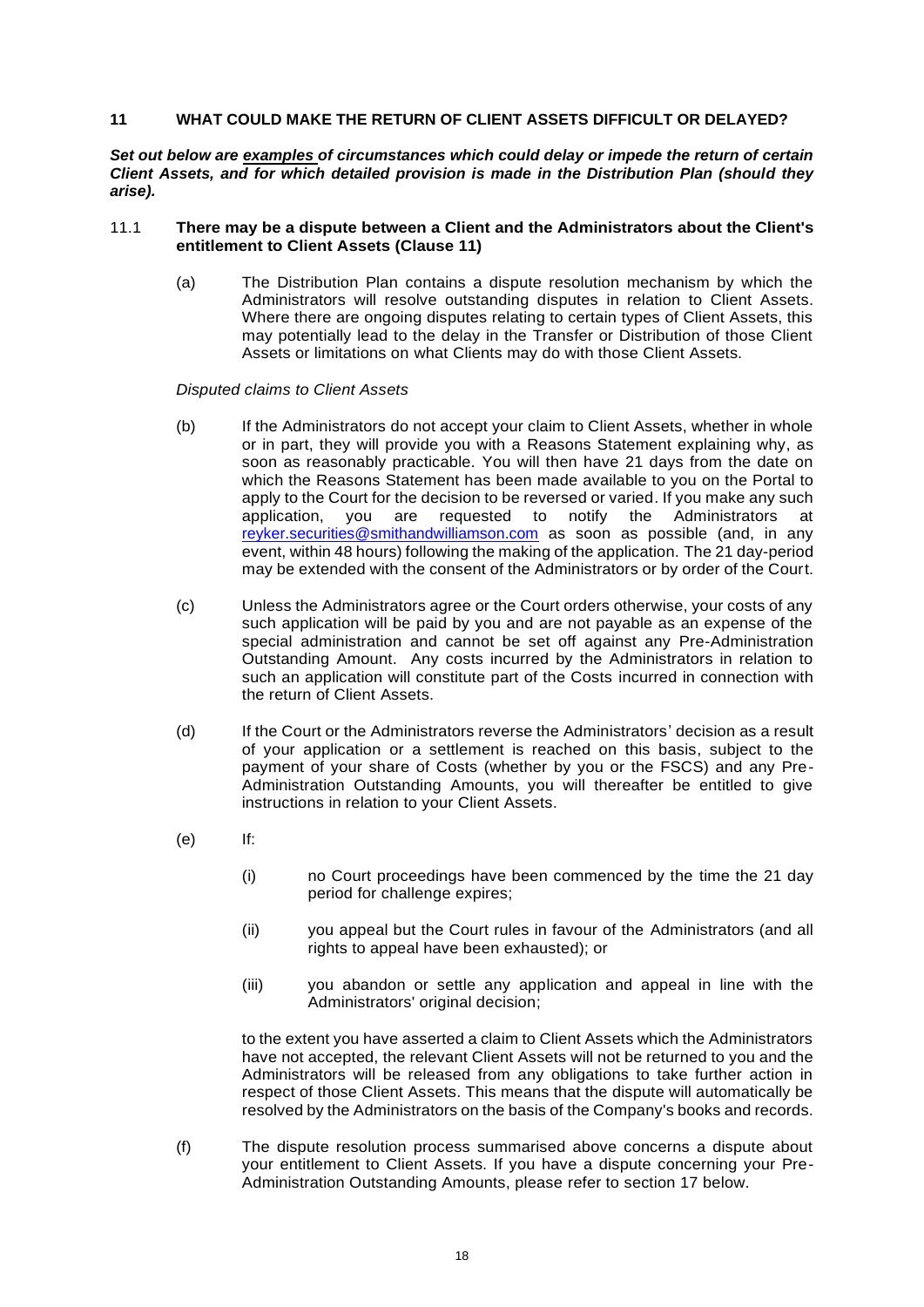### *Transfer of Client Assets subject to disputes*

- (g) In the event that there are one or more outstanding disputes in relation to a Clients' entitlements to certain Disputed Client Assets, the Administrators will have discretion as to whether to proceed with the Transfer or Distribution of the Disputed Client Assets.
- (h) If the Administrators do permit a transfer of the Disputed Client Assets to a Nominated Broker then they may impose restrictions on what you may do with those Disputed Client Assets pending settlement of the dispute.

## 11.2 **There may be Shortfalls in a stock-line of Client Assets held by the Company (Clause 4)**

- (a) A Shortfall occurs where the number of Client Assets actually held by the Company is less than the Client Assets which the Company has undertaken to hold for Clients. At the time of issuing this Explanatory Statement, as explained above, the Administrators are not aware of any circumstances giving rise to a Shortfall.
- (b) If a Shortfall were to arise (which is not currently anticipated), the Distribution Plan makes provision for it to be shared across Clients holding that particular stock-line of Client Assets in which it has occurred. The Shortfall would be borne in proportion to the amounts held for such Clients with the value of any such Shortfall calculated according to the value of the relevant Client Assets immediately prior to the Company entering Special Administration.
- (c) FSCS Protected Claimants would be entitled to claim FSCS compensation in respect of any such Shortfall.
- (d) Each Client with a Shortfall will have a claim against the unsecured estate of the Company. A proof of debt in respect of such claim will automatically be deemed to have been submitted without you needing to do anything. If the FSCS has paid compensation for the Shortfall, they will assume the benefit of this claim. As the Company is insolvent and has very few assets of its own, the Administrators do not anticipate that any dividends will be declared and paid to unsecured creditors.

# 11.3 **Assets may be classified as "Non-Returnable" (Clause 9)**

- (a) Even where the Administrators accept a Client's claim to Client Assets, the relevant Client Assets will not be returned if the Administrators determine that those Client Assets are Non-Returnable Client Assets. This would be because:
	- (i) they are not currently under the Administrators' control (e.g. because the Administrators do not hold those Client Assets) (being "Not-Held Client Assets"; and/or
	- (ii) any legal or practical reasons mean that they must be excluded from any Distribution – for example, they are subject to a freezing order.
- (b) At the time of issuing this Explanatory Statement, the Administrators are not aware of any circumstances which may cause Client Assets to be non-returnable, but if any were subsequently identified by the Administrators, section [\(c\)](#page-20-0) t[o \(d\)](#page-21-0) below would be relevant.
- <span id="page-20-0"></span>(c) The Distribution Plan makes provision enabling a Client to release the Company and the Administrators from the obligation to return any Non-Returnable Client Assets. On providing such a release, the Client will automatically be deemed to have submitted a proof of debt for an unsecured claim against the Company.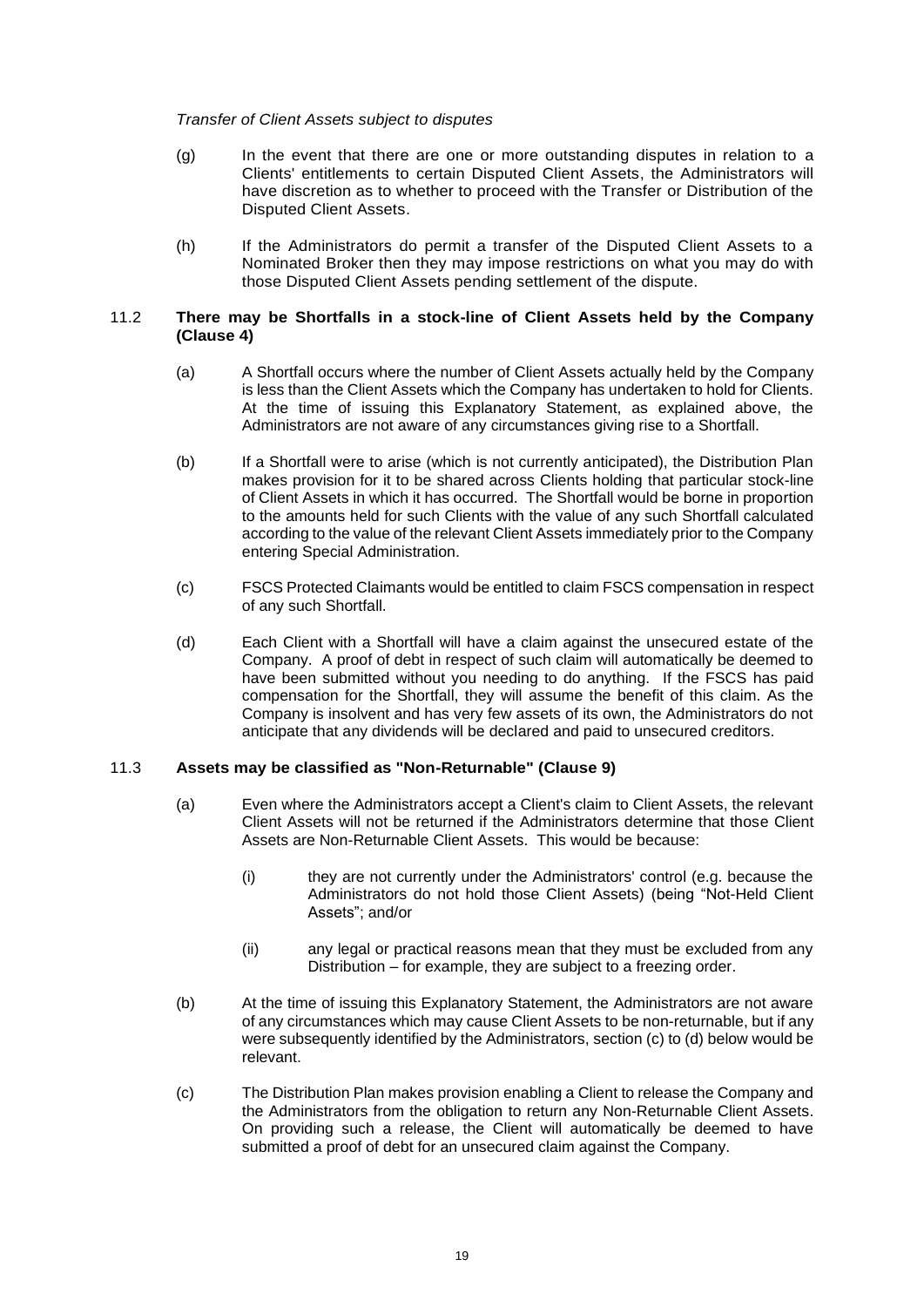- <span id="page-21-0"></span>(d) Where any Non-Returnable Client Assets subsequently become returnable, they will then be returned to the relevant Client, either by a Transfer or a Distribution. Where the relevant assets are to be returned, the Claimant's Share of Costs and any Pre-Administration Outstanding Amounts will need to have been paid.
- (e) If any assets remain categorised as Non-Returnable Client Assets as at the Long Stop Date, the Administrators will be automatically released from any obligations to return those assets. If this happened, the Client with a claim to those assets would automatically be deemed to have submitted a proof of debt for an unsecured claim against the Company and if they were an FSCS Protected Claimant may wish to contact the FSCS to seek compensation from them directly in respect of the losses incurred as a result. However, the Client will not lose their proprietary rights to the Non-Returnable Client Assets held for them.

## 11.4 **Assets may be the subject of a restrictive court order or tainted due to association with criminal conduct (Clause 8)**

- (a) In the Distribution Plan such assets are called Tainted Client Assets and the Administrators are prevented from dealing with them. Such assets cannot, therefore, be returned by a Transfer or Distribution unless and until they cease to be Tainted Client Assets. The Administrators are not currently aware of any Tainted Client Assets.
- (b) If the Administrators were made aware of any Tainted Client Assets which then subsequently ceased to be tainted, the relevant Client Asset would then be returned to the relevant Client, either by Transfer or Distribution (as selected by the Administrators). Before the Client Assets can be returned, the Claimant's Share of Costs and any Pre-Administration Outstanding Amounts will need to have been paid.
- (c) If such assets remain categorised as Tainted Client Assets as at the Long Stop Date, the Administrators will be automatically released from any obligations to return those assets and the relevant Clients may be entitled to make an unsecured claim against the Company in relation to those Assets. However, the Clients will not lose their proprietary rights to the Tainted Assets held for them.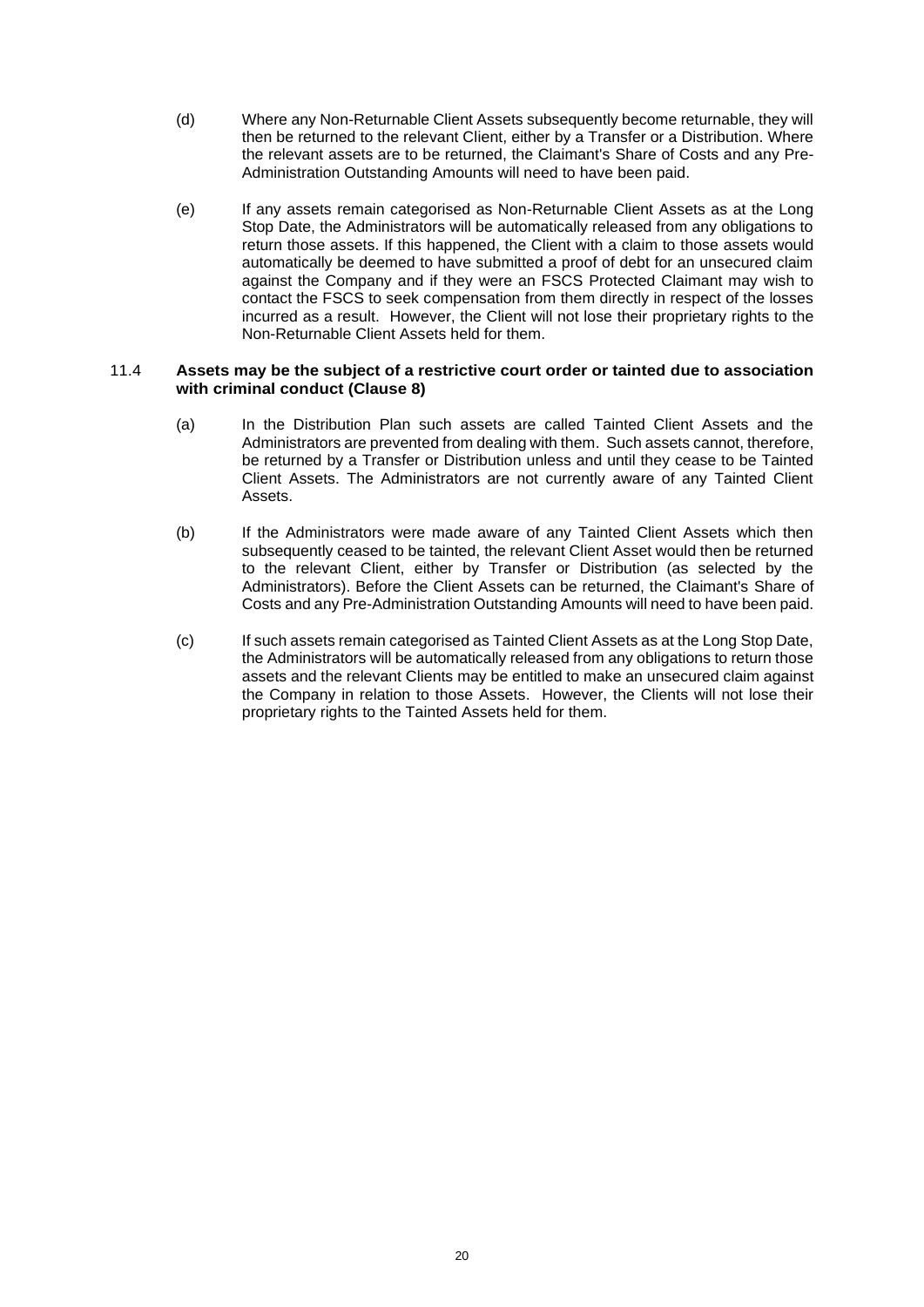## <span id="page-22-0"></span>**12 WHAT HAPPENS IF YOU DON'T SUBMIT YOUR CLAIM OR SUBMIT YOUR CLAIM TO ASSETS ONLY AFTER A DISTRIBUTION OR TRANSFER HAS TAKEN PLACE?**

- 12.1 The Distribution Plan makes provision for Late Claims (Clause 10), which are claims submitted by a Claimant after any Transfer or Distribution has taken place. The Distribution Plan also includes provisions relating to what are called Potential Claimants (Clause 7), who are Clients who have not agreed their Client Assets Claim but for whom the Company consider, based on the books and records, they hold Client Assets. The Company will produce Client Assets Return Statements for all Potential Claimants which set out the Client Assets which the Company records as held for them and are intended to be returned through the Distribution Plan.
- 12.2 In relation to the Potential Claimants, where:
	- (a) they are FSCS Protected Claimants, meaning their share of Costs will be met by the FSCS;
	- (b) the aggregate value of their Client Assets and Client Money is less than or equal to £85,000; and
	- (c) they do not owe any Pre-Administration Outstanding Amount to the Company,

the Client Assets which the Company considers, based on its books and records, are held for that Potential Claimant will be included in the Transfers and will therefore transfer to the relevant Nominated Brokers without the Potential Claimant having to take any actions. The Nominated Brokers will then have responsibility for contacting the Potential Claimant in respect of those Client Assets. There will, however, be no such Transfer where any of paragraphs (a) to (c) are not satisfied until the Potential Claimant engages with the Administrators and addresses those issues but the Company will retain the relevant Client Assets it considers it holds for that Potential Claimant subject to the following.

- 12.3 If the Administrators still hold Client Assets for any Potential Claimants by the Long Stop Date, the Administrators will be automatically released from any obligation to take further action in relation to those assets. Further, the Administrators will be entitled to liquidate the relevant Client Assets, where this is possible, and return the proceeds (if any) to the Potential Claimant (after deducting the Potential Claimant's share of the Costs and any other amounts due). However, if the Administrators determine that they are not able to return the proceeds (if any) to the Potential Claimant and have set a Hard Bar Date, they will transfer the proceeds to the Company's bank accounts for the benefit of the Company.
- <span id="page-22-1"></span>12.4 If a Late Claim is submitted by a Late Claimant, which differs from the Company's books and records, either because the Company was not aware of the Late Claimant at all or because their claim differs in quantum to that in the Company's books and records, the Administrators may decide that, had it been submitted before the Soft Bar Date, it would have been accepted by the Administrators. They may also reject it as invalid in whole or in part. If they do accept the Late Claim then the next steps will depend on the stage reached in the Transfer and Distribution process:
	- (a) where the Late Claimant was known to the Company and was a Potential Claimant but the quantum of their Late Claim is different to that found in the Company's books and records and therefore their Client Assets Return Statement, then certain of their Client Assets may already have been transferred to a Nominated Broker(s) and the Late Claimant will need to contact that Nominated Broker in respect of those assets;
	- (b) taking account of any Client Assets already subject to a Transfer as detailed in paragraph [\(a\),](#page-22-1) if enough of the Client Assets claimed by the Late Claimant are still available to be returned, they will be returned to the Late Claimant (subject to that Client's compliance with all other requirements of the Distribution Plan):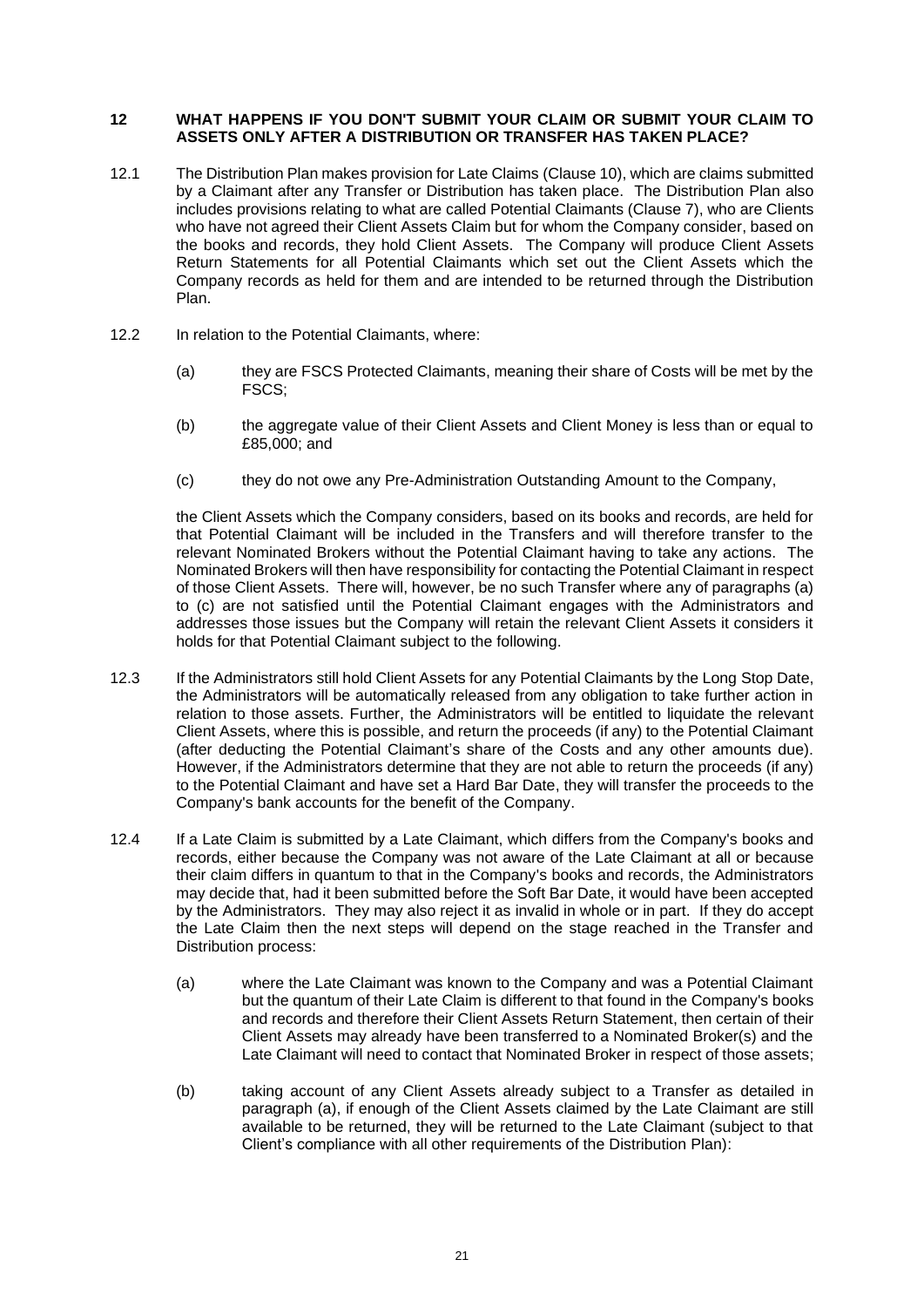- (i) where the Late Claim is submitted prior to the Transfer Date relevant to that Late Claimant or those Client Assets, the relevant Client Assets will be included in a Transfer to the relevant Nominated Broker; or
- (ii) if the Late Claim is submitted after the Transfer Date relevant to that Late Claimant or those Client Assets, the relevant Client Assets will be returned by Distribution and the Late Claimant will be treated in the same manner as a Non-Transferred Claimant; and
- (c) taking account of any Client Assets already subject to a Transfer as detailed in paragraph [\(a\),](#page-22-1) if not enough of those Client Assets are still available to be returned and are not the subject of a competing claim:
	- (i) insofar as any assets are still available, they will be returned to the Late Claimant (subject to that Client's compliance with all other requirements of the Distribution Plan); and
	- (ii) the Late Claimant will automatically be deemed to have submitted a proof of debt for an unsecured claim against the Company for the value of those Client Assets not returned to them.
- 12.5 In no circumstances will a Late Claim disrupt those Client Assets that have already been returned to other Clients, and any Client who has already received such Client Assets will have acquired good title to them as against any Late Claimant (save in cases of bad faith or a false claim).

# **13 WHAT IS THE PURPOSE OF THE RELEASES IN THE DISTRIBUTION PLAN (CLAUSE 19)?**

- 13.1 The Distribution Plan provides that Clients will not be able to pursue, in summary, any legal claim against the Administrators, their firm and their advisers in connection with the return of their Client Assets, other than for failing to implement the Distribution Plan in accordance with its terms.
- 13.2 The purpose of this is to ensure that time and costs are not wasted by the Administrators having to deal with claims that they should return Client Assets in a manner not consistent with the Distribution Plan. Specifically, it ensures that the costs of returning Client Assets are minimised, by removing the need for the Administrators to take account of any contingent costs attributable to these claims in determining the Costs associated with the return of Client Assets.

# **14 WHAT IS THE PURPOSE OF THE CONVERSION RIGHT IN THE DISTRIBUTION PLAN (CLAUSE 22)?**

14.1 Clause 22 provides the Administrators with a discretion to convert Physically Held Client Assets to Electronically Held Securities and vice versa should this be appropriate and consistent with their objective of returning Client Assets as soon as practicable. This has been included within the Distribution Plan due to the experience the Administrators have had on the workout of a previous distribution plan where a conversion of Client Assets has been necessary to ensure that the Client Assets are in a form which can be more easily returned in line with Clients' instructions.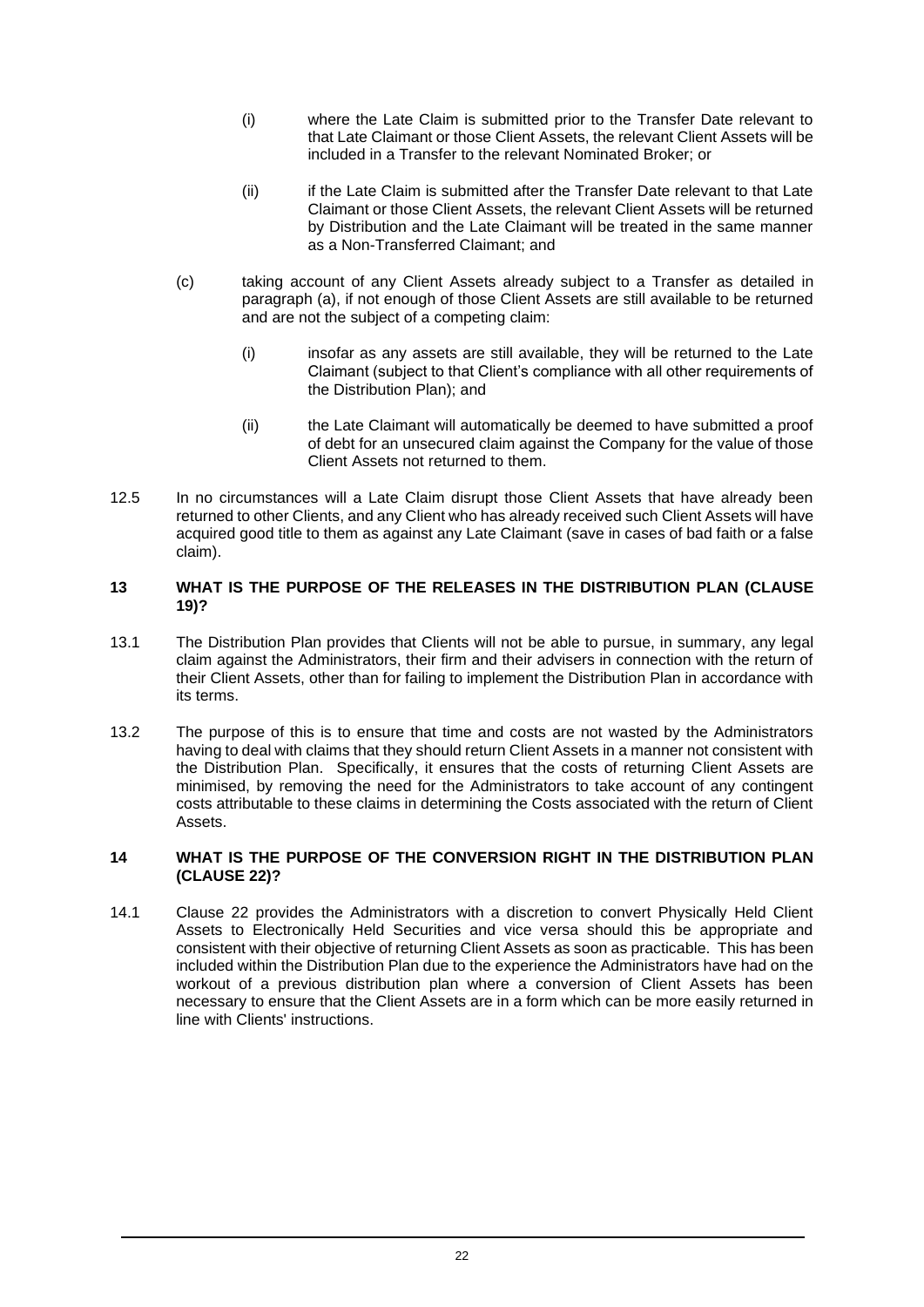# **15 HOW WILL THE COSTS OF RETURNING CLIENT ASSETS BE MET?**

### 15.1 **How are Costs determined and what am I paying for?**

- (a) Under the Rules, the expenses properly incurred by the Administrators in returning Client Assets may be recovered out of those Client Assets by the Administrators (referred to under the Distribution Plan as the "**Costs**"). These include:
	- (i) expenses properly incurred by the Administrators in returning Client Assets as soon as is reasonably practicable, which includes all of the work detailed in section [3.1](#page-9-0) of this Statement and also Appendix 1;
	- (ii) any necessary costs incurred by the Administrators which are specific to the objective of returning Client Assets as soon as is reasonably practicable;
	- (iii) the remuneration or emoluments of any person employed by the Administrators to perform any services for the Company specific to the objective of returning Client Assets as soon as is reasonably practicable (including parties such as the Administrators' solicitors who drafted the Distribution Plan); and
	- (iv) the Administrators' remuneration in respect of the objective of returning Client Assets as soon as is reasonably practicable. The basis of the Administrators' remuneration has been fixed in accordance with the Rules and approved by the Creditors' Committee.
- (b) The Distribution Plan is required to set out how the Administrators propose that such Costs are **allocated** between Client Assets, as well as how this might affect the **amount** of Client Assets to be returned to Clients. This therefore requires the Administrators to identify both the amount and proportion of Costs which each Client needs to pay.
- (c) The Administrators have set the initial Costs reserve at £21,904,032. The Administrators consider this to be a prudent estimate of the total Costs to be incurred in completing the return of Client Assets.

# 15.2 **How are Costs allocated between Claimants (Clause 13)?**

- (a) The Administrators have a discretion as to the method by which such Costs are to be allocated between Claimants. In exercising this discretion and following consultation with the Creditors' Committee, they have considered a number of different methodologies to determine which is most appropriate and proportionate for the Distribution Plan.
- (b) Based on the known Clients of the Company with a claim to Client Assets, a per Claimant sum capped at the **lower** of:
	- (i) £2,500 (referred to as the Cost Threshold in the Distribution Plan); or
	- (ii) the value of a Client's Client Assets (referred to as the Costs Allocation Value in the Distribution Plan),

will be charged.

- (c) The above is subject to any adjustments explained at section [15.4\(a\)](#page-25-0) below, resulting in a Costs rebate being paid back to Claimants.
- (d) Importantly, as explained above, it is anticipated that over 98% of Claimants will be eligible for compensation from the FSCS, which will cover the share of Costs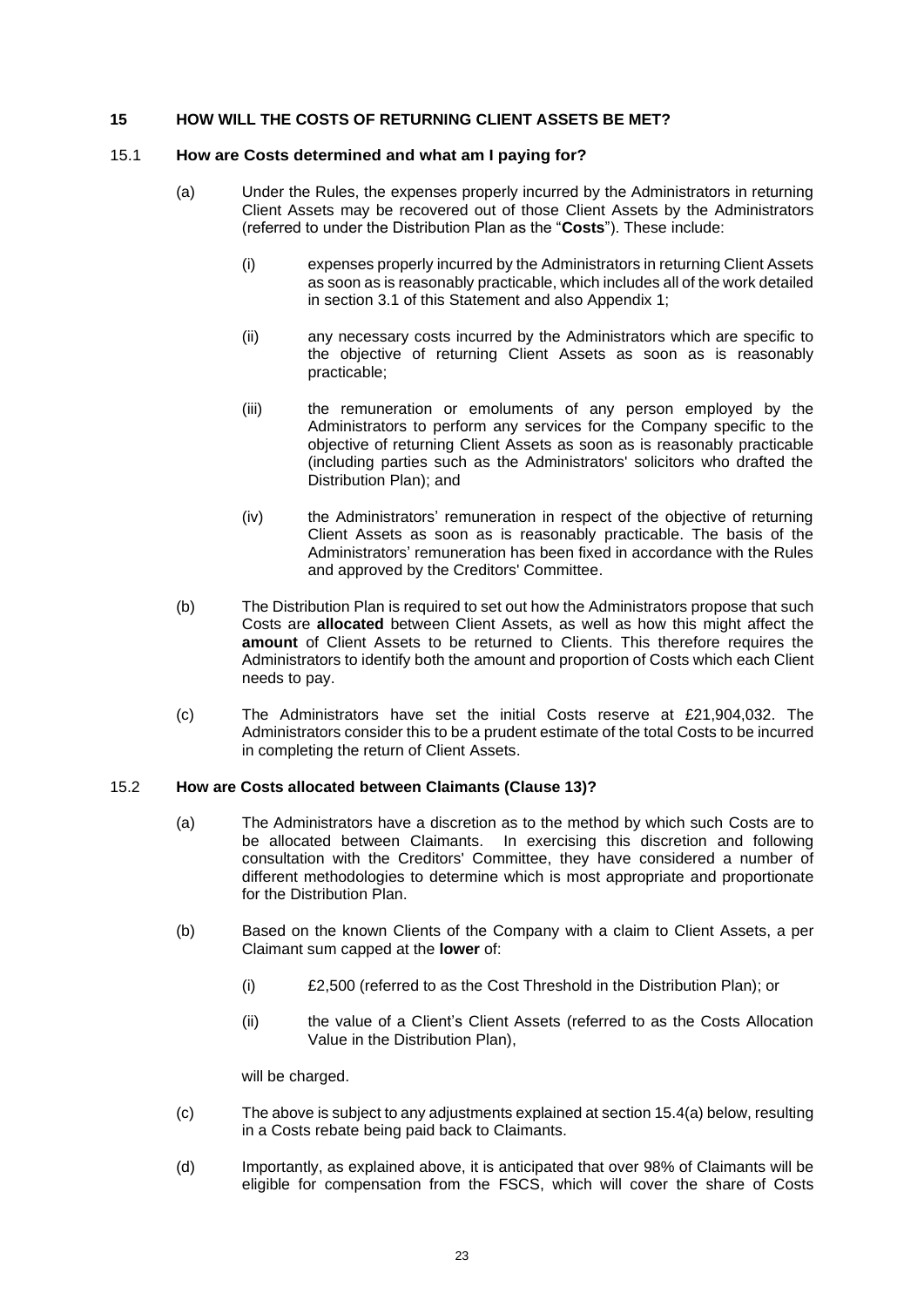applicable to them. As a result, the Administrators currently understand there are only approximately 121 Claimants who may not be eligible for FSCS compensation, and who will be required to settle their share of Costs as a precondition to the return of their Client Assets.

# 15.3 **Why has a per Claimant basis for allocating the Costs been adopted?**

- (a) The Administrators have concluded that, as a matter of principle, it is fair to allocate the Costs on the capped per Claimant basis, after having considered a number of alternative methods and discussed this with the Creditors' Committee and the FSCS. The allocation of Costs on this basis has been determined by the Administrators to be fair and appropriate having regard to a number of factors, including:
	- (i) the large majority of the Costs cannot be apportioned to specific Clients or Client Assets; rather, they apply to the process in general and the accrual of Costs is driven more by the **number** of client accounts the Administrators and their Advisers are dealing with than the value of the respective positions held by Clients in their accounts – this makes an allocation of Costs per Claimant more appropriate than an allocation in accordance with the value of Client Assets held for a Client;
	- (ii) the anticipated difficulties, delays and increased costs associated with a valuation basis, due to the likelihood and number of valuation disputes, particularly given the challenges around the valuation of certain Client Asset categories managed by the Company where no market or standard valuation would be available; and
	- (iii) the support of the Creditors' Committee, including the FSCS, for this approach.
- (b) As the per Claimant amount is fixed at £2,500 or, where lower, the Cost Allocation Value, this ensures that no party is ever required to settle a share of the Costs which is more than the value of their Client Assets.
- (c) Alternative methods by which to allocate the Costs were considered. This included a pro-rated basis where Clients would be charged based on the value of their Client Assets. This method would have included a process whereby the Administrators would have had to value all Client Assets for these purposes which would have taken some time and incurred additional expense. Further, given the number of unlisted securities held by the Company this process would have been particularly complicated with significant potential for Clients to challenge these valuations. This process would therefore have taken considerable time, incurred significant additional costs and would not, in the experienced view of the Administrators, have been appropriate in this case.
- (d) The Administrators can also confirm that a fixed costs basis similar to that proposed for the Company has been used in the three most recent cases in which other investment banks have been placed in special administration and a Distribution Plan has been approved by the Court.

#### <span id="page-25-0"></span>15.4 **Will my share of Costs be adjusted?**

- (a) The share of Costs will not be increased above the Cost Threshold of £2,500; however, it is possible that the share of Costs will be reduced.
- (b) On a six-monthly basis (8 October and 8 April) during the life of the Distribution Plan starting on 8 April 2021, the Administrators will determine whether the Cost Threshold, and therefore a Claimant's Share of Costs, needs to be reduced, because of: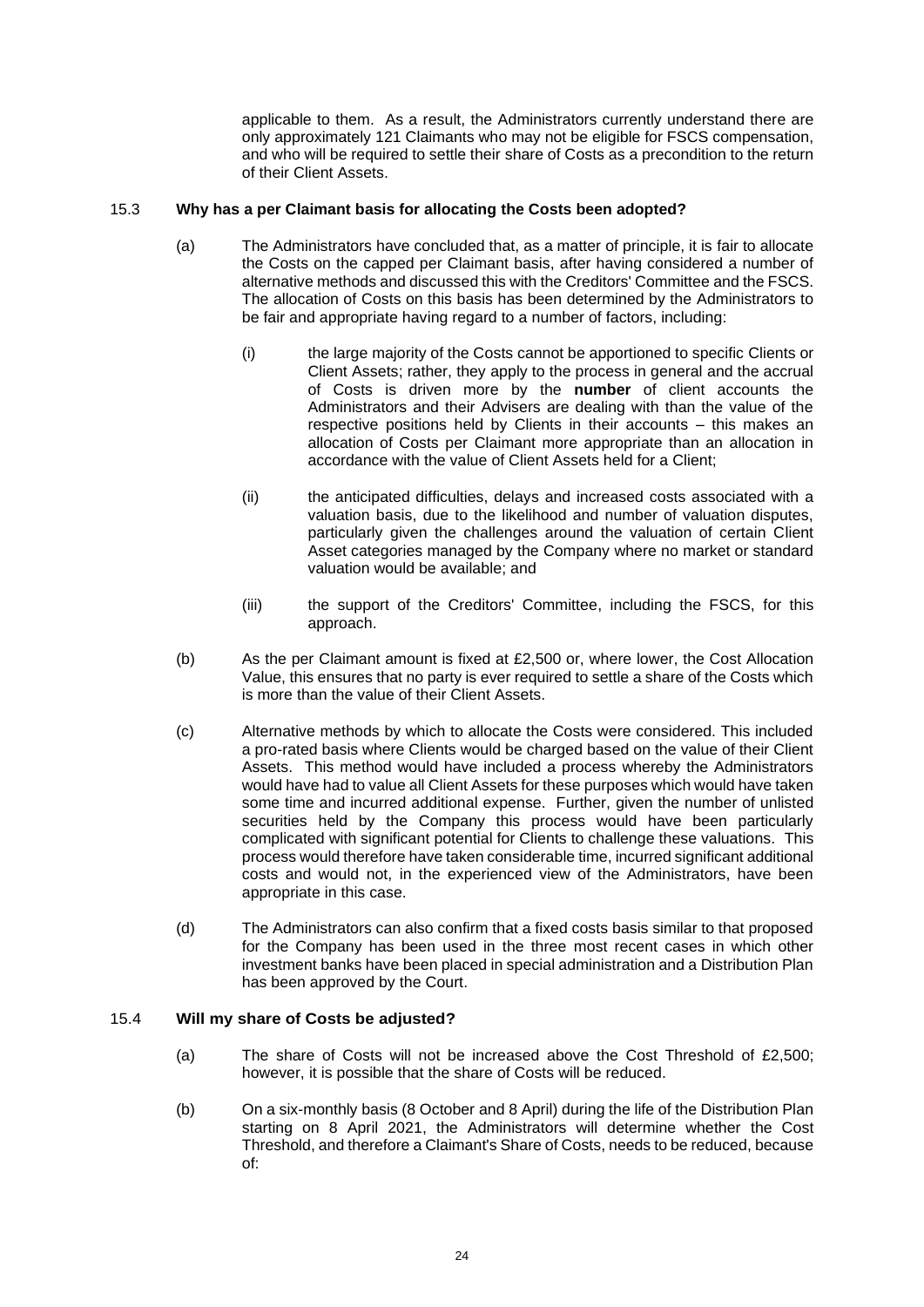- (i) the total amount of the Costs that have been or may be incurred being reduced. This may be because of actual Costs being less than previously estimated and/or a revised estimation of future Costs by the Administrators; and/or
- (ii) additional Claimants being required to contribute towards the Costs (e.g. because Client Assets that previously could not be returned have become returnable or because additional Claimants have been determined to have agreed claims to Client Assets).
- (c) If there is a reduction in the Cost Threshold, the Administrators will notify you and:
	- (i) if you, as opposed to the FSCS, have already paid your share of Costs, you will be entitled to a rebate of the difference between the amount paid and the reduced amount due, provided this amount is £100 or more. If the FSCS have paid your share of Costs, they will be the party entitled to any rebate. The Administrators will make any payment due in that respect as soon as reasonably practicable; and
	- (ii) if you have not already paid your Share of Costs, you will only be liable for the reduced amount,

and in each case, any Shortfall Claim that you (or the FSCS) may have will be reduced by a corresponding amount.

(d) The minimum threshold of £100 per Client has been set as, if it were any less, the cost of confirming the payment details, making any repayment by bank transfer, the bank transfer costs and the cost of updating a Claimant's records would exceed the amount paid, negating, in full, the rebate.

# <span id="page-26-0"></span>15.5 **How do I pay for my Share of Costs (Clause 15)?**

- (a) If you are an FSCS Protected Claimant, the FSCS will pay your share of the Costs (together with any other losses) up to an aggregate limit of £85,000. This is referred to as the **Compensation Process** under Clause 15.1(a) of the Distribution Plan. FSCS compensation is not available to fund any payment required to discharge any Pre-Administration Outstanding Amounts.
- (b) Where you are an FSCS Protected Claimant but may have failed to indicate in your claim or through the Portal whether you wish to benefit from FSCS compensation, the FSCS will proceed to pay your share of the Costs in any event, up to their compensation limit, without any further steps being required from you provided that the total value of your Client Assets and Client Money is £85,000 or less.
- (c) Where you are an FSCS Protected Claimant and the total value of your Client Assets and Client Money is more than £85,000, the FSCS require that you confirm through the Portal (or otherwise) that you wish to benefit from FSCS compensation, before they can pay your share of Costs.
- (d) If you have indicated through the Portal (or otherwise) that you do not wish to benefit from FSCS compensation, the Administrators will contact you directly to ensure you fully understand the implications of this decision.
- (e) If you are not an FSCS Protected Claimant, you have opted not to benefit from FSCS compensation or you have not given any confirmation required by the FSCS, your share of the Costs will need to be paid by you before your Client Assets can be returned. In addition, if your losses arising out of the special administration of the Company exceed the FSCS compensation limit of £85,000 per Claimant, then your share of the Costs which exceeds the FSCS compensation limit will be payable by you (although the Administrators do not anticipate that this will apply to any Clients).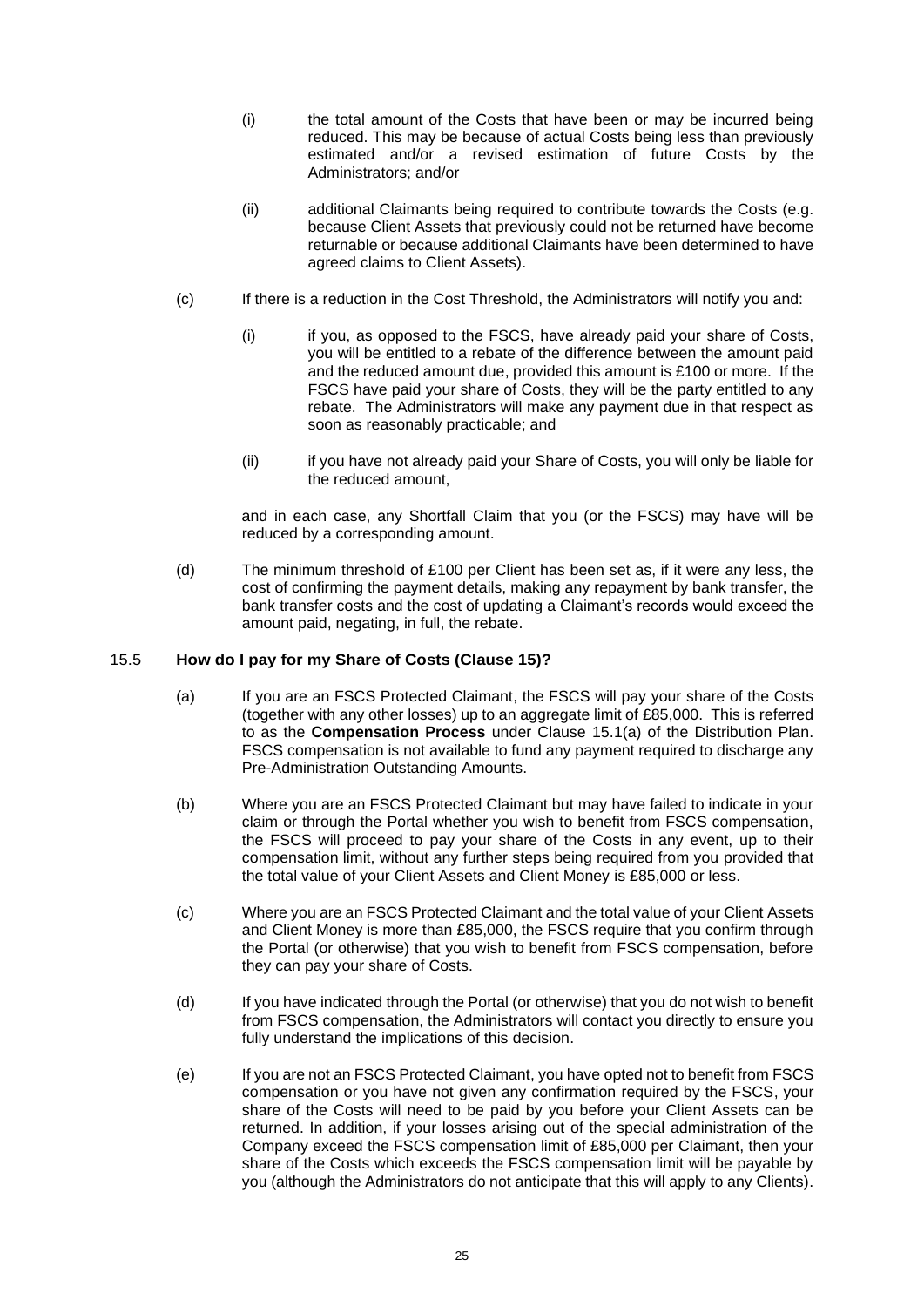- <span id="page-27-1"></span>(f) For Claimants who do not or cannot make use of the Compensation Process, the Distribution Plan allows you to pay your share of Costs by selecting any of the following Costs Options (including a combination of them) which will be set out in the Payment Options Form:
	- (i) the **Cash Option**, under which you can pay to the Administrators the amounts due in GBP Sterling by bank transfer or by cheque (which must first clear);
	- (ii) the **Client Money Option**, under which you can instruct the Administrators to use part of your Client Money Distribution Entitlement (if applicable) to cover the amounts due under your share of Costs, provided that you have a positive client money balance; or
	- (iii) the **Liquidation Option**, under which you can instruct the Administrators to sell enough of your Client Assets to pay the amounts due under your share of Costs. If this option results in a cash surplus, after the deduction of any Pre-Administration Outstanding Amounts, that surplus will be returned to you. This option may cause a delay as the mechanics of the liquidation of Client Assets are complicated.
- <span id="page-27-0"></span>(g) If you have chosen the Cash Option:
	- (i) If you wish to pay electronically by bank transfer, transfers should be made to the account detailed in the Payment Options Form. The reference should include "SOC" and clearly state your name and Reyker Client ID.
	- (ii) If you wish to pay by cheque, the cheque must be sent to Reyker Securities Plc (in special administration), Smith & Williamson LLP, 25 Moorgate, London EC2R 6AY and should reference your Client Identification Code on the back of the cheque. The cheque must be received by the Administrators and must clear at least 5 Business Days prior to the date of any Transfer or Distribution. Given there may be a short delay in processing cheques received by post, the Administrators would strongly recommend the bank transfer option, where possible.
- (h) If you are unable to cover your share of Costs by using only one of the Costs Options, then you can choose more than one Costs Option to settle the full amount of your share of Costs. In doing so, you must rank these options in order of preference on your Payment Options Form. Each option will be used in full before a lower ranking costs option will be used.
- (i) If you choose the Liquidation Option, you are required to either:
	- (i) give express instructions in your Payment Options Form as to which Client Assets are to be liquidated and in what quantity in order to discharge your share of the Costs; or
	- (ii) confirm that the Administrators will have discretion as to which Client Assets to liquidate and when.

If you fail to provide any such express instructions or the express instructions provided do not enable the Administrators to discharge your share of the Costs, after the Administrators have tried and failed to obtain express instructions from you, they will have complete discretion as to the amount and type of Client Assets to sell, and the time and date on which they sell such assets.

Where a Client instructs the Administrators to liquidate specific Client Assets, the Administrators will not be able to commit to any specific timing for this and will not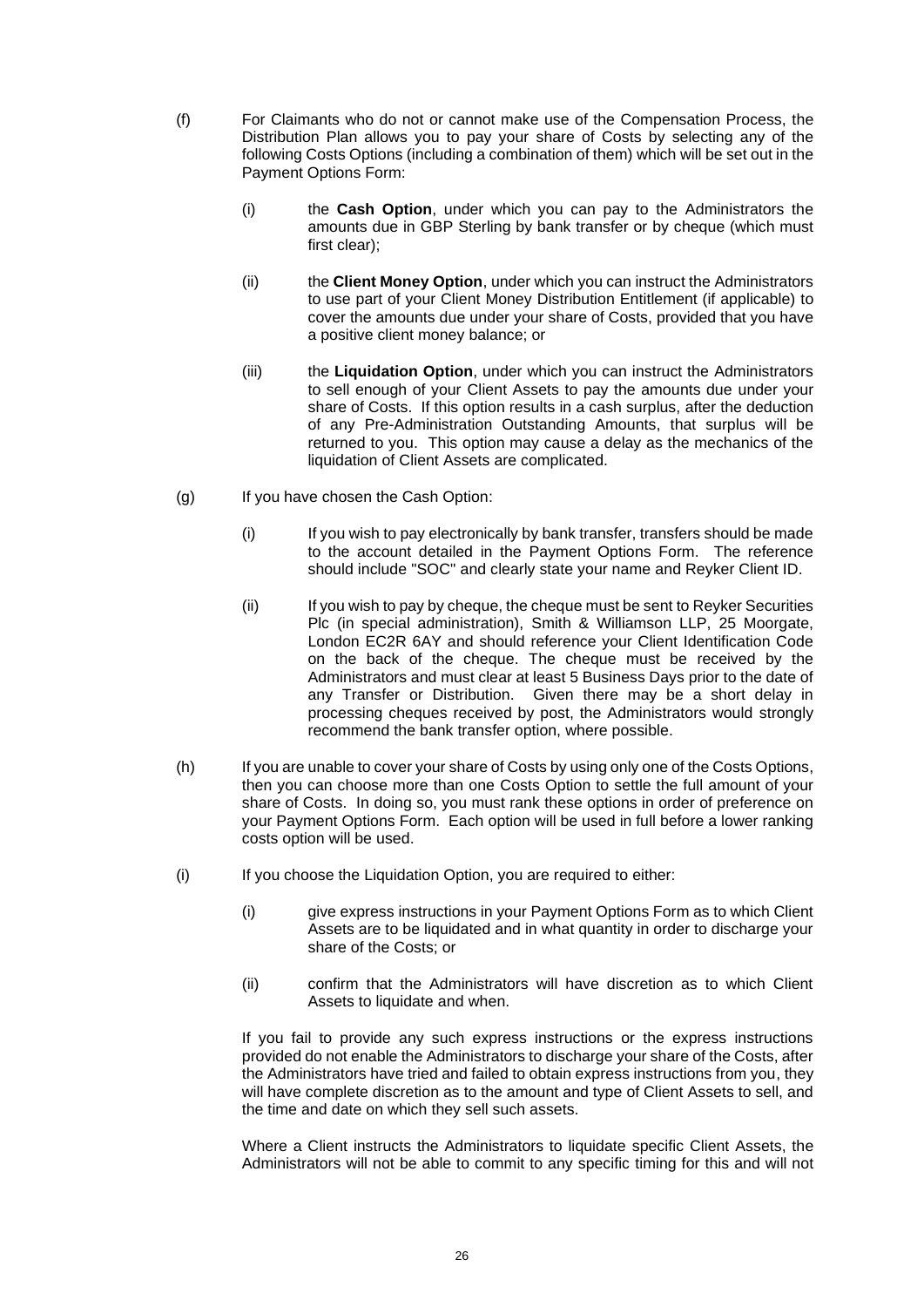be responsible for any changes in the Client Asset values between the Client choosing this option and the actual liquidation of the Client Assets.

Clients are responsible for ascertaining: (i) that their Client Assets can be sold for these purposes; and (ii) the value on sale of their Client Assets, before choosing the Liquidation Option.

### 15.6 **What are my options if my Client Assets are worth less than the Cost Threshold of £2,500?**

- (a) If the valuation of your Client Assets is less than the Cost Threshold then you (or the FSCS for FSCS Protected Claimants) will only be required to pay this (lesser) amount in order to settle your share of Costs.
- (b) The valuation for these purposes will be based on the closing value of the Securities making up your Client Assets Claim at the end of 7 October 2019 on a recognised stock exchange or, where such Securities are not traded on a recognised stock exchange, the nominal value of those Securities as determined by the Administrators. For the purposes of this valuation the Administrators will be using the Company's value in its records, as supplied to it by the respective company or Investment Manager, as at 8 October 2019, and as provided to Clients, by the Administrators, in their letter of 22 November 2019.
- (c) The Administrators have agreed to notify each Claimant whose share of the Costs cannot be paid in full by the FSCS and who the Administrators believe is likely to have Client Assets which have a value lower than the Cost Threshold. In those circumstances, you:
	- (i) need only pay, as your share of the Costs, the amount of the value of your Client Assets (the Costs Allocation Value); but
	- (ii) may elect in your Payment Options Form (or otherwise) to release the Company from any obligation to return the relevant Client Assets to you in return for not paying your share of the Costs (i.e. give up any rights to your Client Assets). If you elect to release the Company and the Administrators from those obligations, you will be automatically deemed to have submitted a proof of debt for an unsecured Shortfall Claim for the value of your Client Assets without needing to take any action.

#### 15.7 **Will my share of Costs be treated as an unsecured debt claim?**

- (a) If you are one of the Clients who has paid your share of Costs (rather than these being settled by the FSCS), the amount which you have paid will be treated as an ordinary unsecured debt owed to you by the Company.
- (b) If you are an FSCS Protected Claimant and your share of Costs has been paid by the FSCS, the FSCS will have the benefit of the relevant unsecured claim against the Company.
- (c) However, as the Company is insolvent and has very few assets of its own, it is not currently expected that any dividends will be paid in respect of unsecured claims.

#### 15.8 **Can my Client Assets be subject to a Transfer or a Distribution if I have not paid my share of Costs?**

- (a) No, it is a pre-requisite that a Client's share of Costs are settled before Client Assets can be transferred or distributed to them.
- (b) However, the FSCS will pay the share of Costs directly to the Administrators for the majority of Clients who are eligible to receive FSCS compensation. It is only if you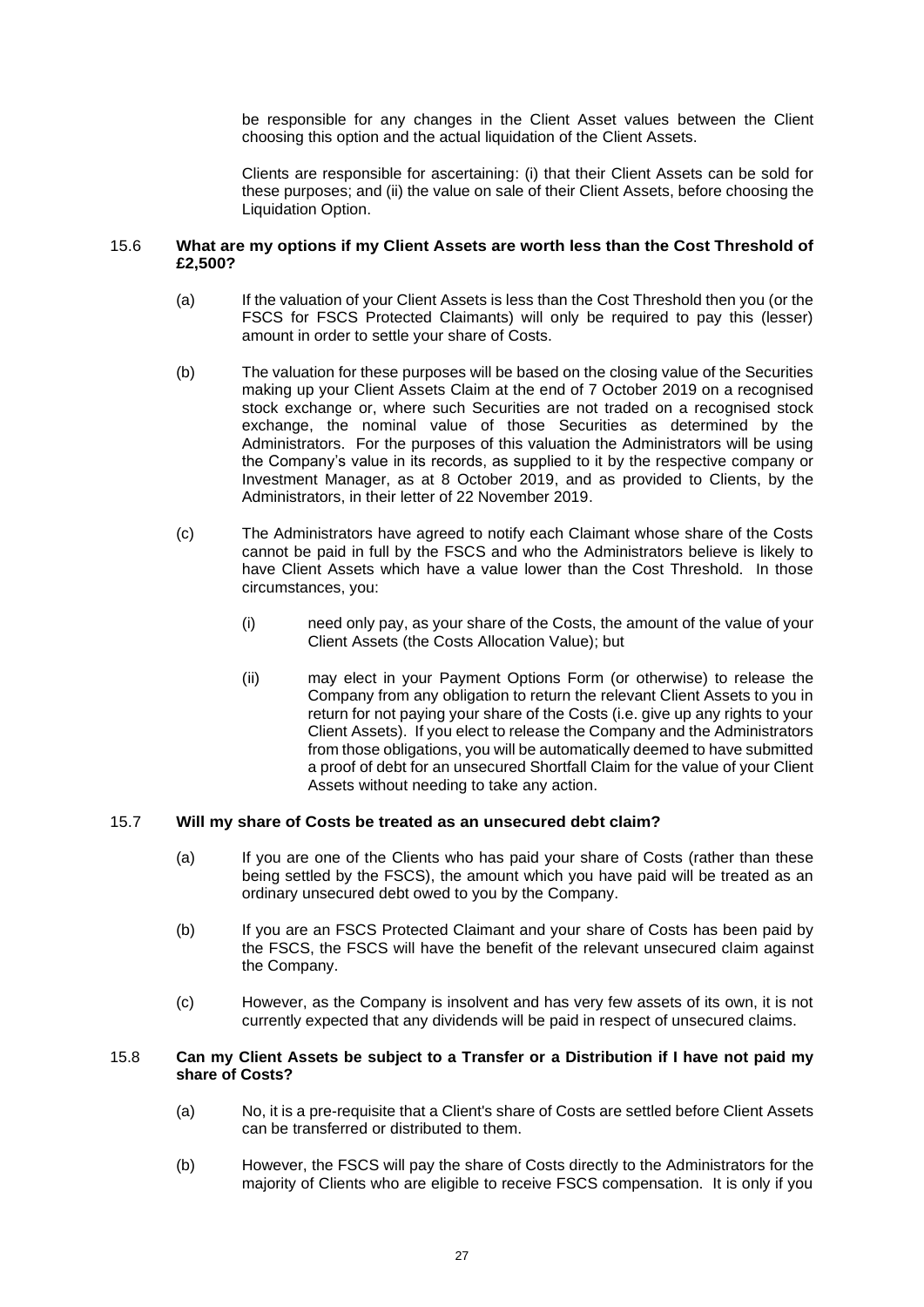are not an FSCS Protected Claimant that arrangements must be made for the payment of your share of Costs.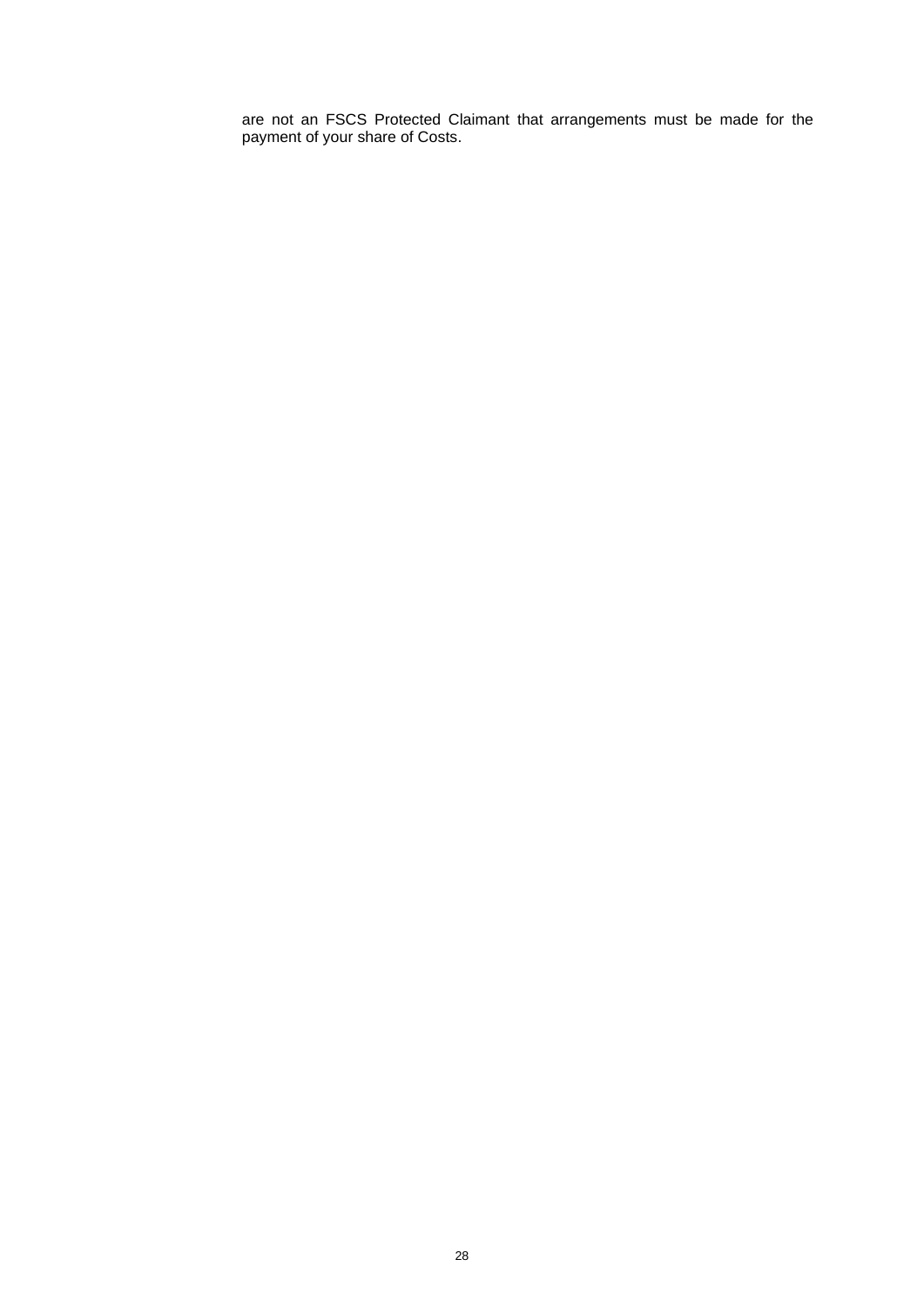#### **16 HOW WILL PRE-ADMINISTRATION OUTSTANDING AMOUNTS BE CALCULATED AND WHAT IF I DISPUTE THE PRE-ADMINISTRATION OUTSTANDING AMOUNT?**

- 16.1 A Client's Pre-Administration Outstanding Amount will be calculated in accordance with Clause 17.2 of the Distribution Plan. Please note that if you have a Client Money entitlement, the Administrators are entitled to deduct outstanding balances owed to the Company from the Client Money that would otherwise have been paid to you in satisfaction of your Client Money Distribution Entitlement and this will be taken into account in calculating your Pre-Administration Outstanding Amount (see clause 14.9 of the Company's general terms and conditions of business). The Administrators intend to complete this deduction before completing any distribution of Client Money.
- 16.2 The Administrators will include the amount of any Pre-Administration Outstanding Amount in both the Client Assets Return Statement and Payment Options Form to be made available to the Client as soon as reasonably practicable following the Effective Date.
- 16.3 In the event that a Client is dissatisfied with the Administrators' calculation of any Pre-Administration Outstanding Amount set out in that Client's Client Assets Return Statement and Payment Options Form, pursuant to the terms of Clause 17.4 of the Distribution Plan, the Client may apply to Court within 21 days following the date on which the Client Assets Return Statement has been made available on the Portal. In the first instance, however, Clients are requested to contact Client Services on 0800 048 09512 to discuss this.
- 16.4 If a Client:
	- (a) does not appeal to Court within the **21 day period** referred to above;
	- (b) appeals but the Court rules in favour of the Administrators (and all rights to appeal have been exhausted); or
	- (c) abandons or settles their claim at the level originally proposed by the Administrator,

the Administrators' calculation of a Client's Pre-Administration Outstanding Amount will stand.

16.5 Where a Client successfully appeals to the Court or agrees or settles their claim at a level different to that originally proposed by the Administrators, that new amount will be the Pre-Administration Outstanding Amount that is required to be paid by the Client for the purposes of the Distribution Plan.

# <span id="page-30-0"></span>**17 HOW WILL PRE-ADMINISTRATION OUTSTANDING AMOUNTS BE PAID?**

- <span id="page-30-1"></span>17.1 The Administrators have already written to clients with Pre-Administration Outstanding Amounts and updated the Company's records where these amounts have been paid. If you have paid your Pre-Administration Outstanding Amounts then you need take no further action.
- 17.2 As set out above, if you owe any Pre-Administration Outstanding Amounts to the Company, your Client Assets cannot be returned by Transfer or Distribution unless and until you pay these amounts. The FSCS cannot settle these amounts for you as it is not a compensable loss, being a pre-administration debt owed to the Company. The options for paying your liabilities are the same options described in relation to the payment of Costs in section 15.5(f) above. If you have chosen to pay your Pre-Administration Outstanding Amounts in cash and wish to pay by cheque, please note that the guidance set out in section 15.5(g) above applies equally in this section.
- 17.3 Please note that the calculation of Pre-Administration Outstanding Amounts under the Distribution Plan takes into account any Client Money being held for a Client as at 8 October 2019. As a result, you will only owe a Pre-Administration Outstanding Amount to the extent that what you owe to the Company exceeds the amount of Client Money held for you. This means that if the amount you owe the Company is lower than or equal to the amount of Client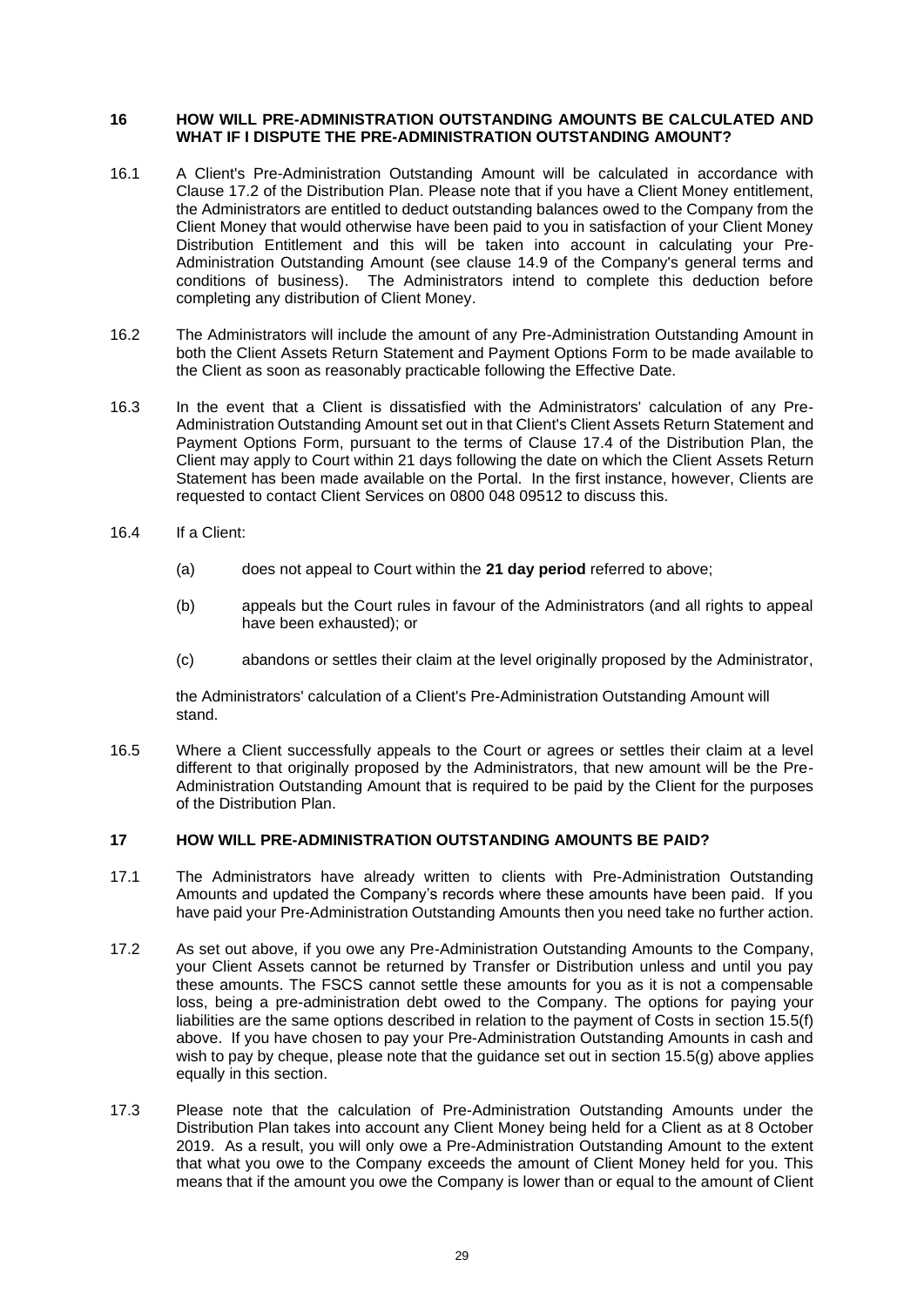Money held for you, the Administrators are entitled to deduct the former from your Client Money entitlement.

- 17.4 The Administrators intend to rely on the relevant provisions of the Distribution Plan, which require the payment of Pre-Administration Outstanding Amounts before any Client Assets are returned by Transfer or Distribution (See Clauses 5.4 and 6.3). For completeness, clause 14.9 of the Company's terms of business permit the Company to realise any Client Assets held on behalf of a Client in order to discharge any obligations owed by that Client to the Company. The Administrators do not intend to exercise this power, unless required to do so, and instead intend to recover Pre-Administration Outstanding Amounts under the provisions set out in the Distribution Plan, in the Company's client terms of business and in the relevant legislation allowing deduction from Client Money for that purpose.
- 17.5 The Administrators intend to complete this deduction before any Transfer to a Nominated Broker where Clients have not otherwise paid those outstanding balances by then, because this means that any such Clients will transfer to the Nominated Brokers providing earlier access to the Client Assets and mitigating any otherwise unnecessary increase in the Costs.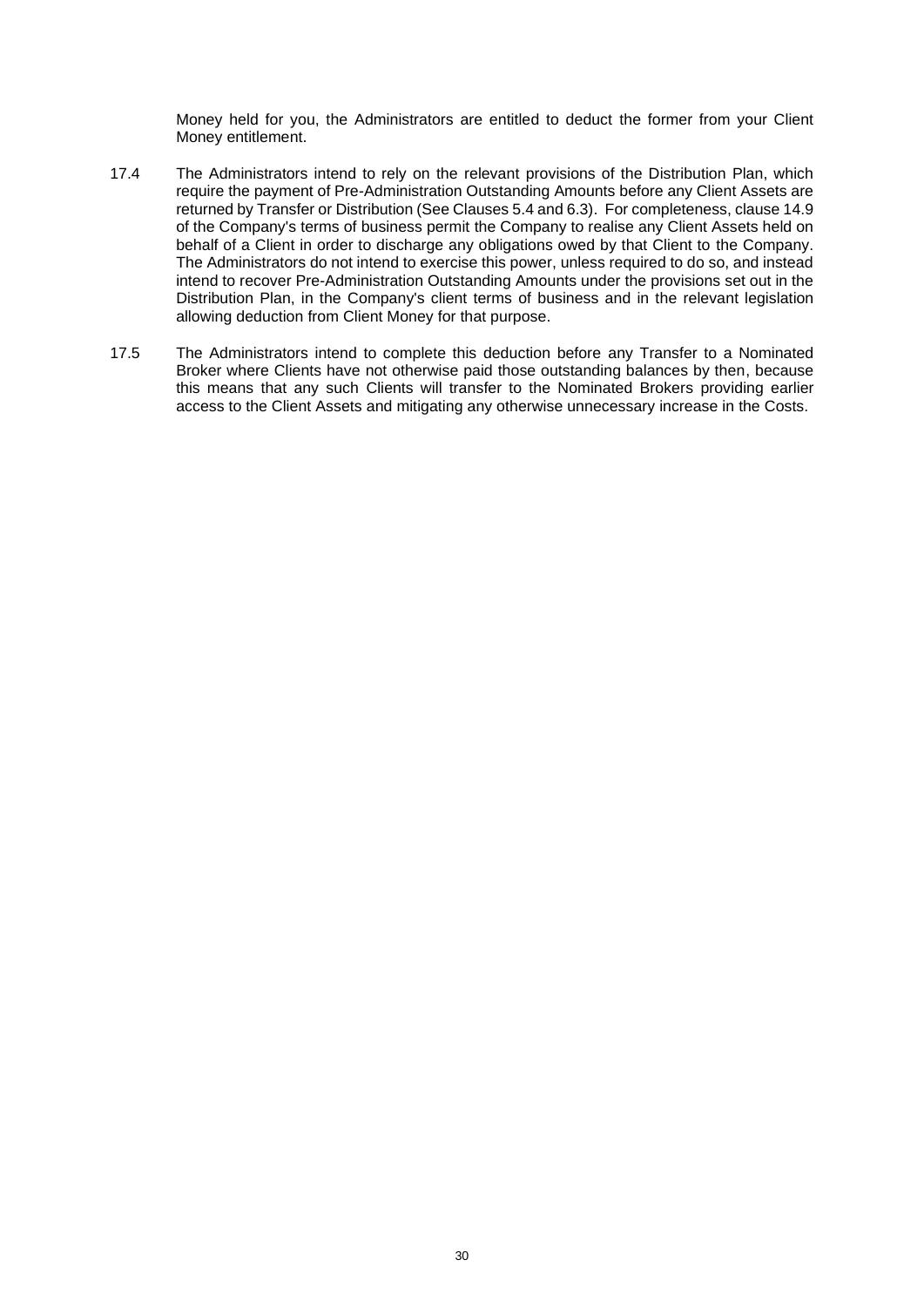## **APPENDIX 1: BACKGROUND INFORMATION ON THE COMPANY, THE SPECIAL ADMINISTRATION AND THE DEVELOPMENT OF THE DISTRIBUTION PLAN**

## **What is in this Appendix 1?**

This Appendix 1 contains background information about the Company, the special administration and the development of the Distribution Plan which you may find relevant to your review of the Distribution Plan and this Explanatory Statement.

## **Summary**

- 1 On 8 October 2019, the Company was placed into special administration by Court order under the Investment Bank Special Administration Regulations 2011, following an urgent application made by the Company's directors. Mark Ford, Adam Stephens and Henry Shinners were appointed as the Administrators of the Company.
- 2 The Company is an investment bank within the meaning of section 232 of the Banking Act 2009. It is authorised and regulated by the FCA and in the course of its business it was authorised to hold client assets for clients. Prior to the entry of the Company into special administration, the FCA had imposed a voluntary requirement which placed restrictions on the conduct of the Company's regulated activities.
- 3 The business of the Company, and its entry into Special Administration, has been addressed by the Administrators in their report and statement of proposals dated 25 November 2019, which can be found on the Website.
- 4 Following their appointment, after an initial review, the Administrators concluded that the most appropriate strategy was to set a Soft Bar Date and proceed to return Client Assets pursuant to the distribution plan procedure provided by the Regulations and the Rules. In conjunction with this, the Administrators have worked closely with the FSCS regarding compensation arrangements, in particular, in relation to the Costs being incurred in connection with the return of Client Assets.
- 5 As detailed in sectio[n 6](#page-14-1) of this Statement, the Administrators sought initially to agree a Transfer of the Client Assets to a single Nominated Broker and issued a sale contract on this basis in February 2020. However, it has not been possible to agree any Transfer to a single broker and, as a result, the Administrators are now pursuing separate bulk Transfers to five main Nominated Brokers.
- 6 Since that time, the Administrators have worked to reconcile the Client Assets based on the Company's books and records and to make preparations to return Client Assets to Clients under the Distribution Plan. The Distribution Plan has been approved by the Creditors' Committee, which represents the Clients and creditors of the Company as a whole (rather than the interests of certain parties or individuals).
- 7 The FSCS (which is represented on the Creditors' Committee) has also reviewed drafts of the Distribution Plan and has approved it. The Administrators shared the final form Distribution Plan with the FCA on 3 August 2020 and on the same day the FCA confirmed that it had no objection to the Distribution Plan and did not propose to attend the hearing.
- 8 A significant amount of work has had to be done by the Administrators since their appointment to get to the stage where they can implement the Distribution Plan. It has included, for example:
	- (a) analysing and reconciling the accounts of over 11,000 Claimants, as well as Client Money balances;
	- (b) reconciling post-pooling receipts arising from Client Assets held;